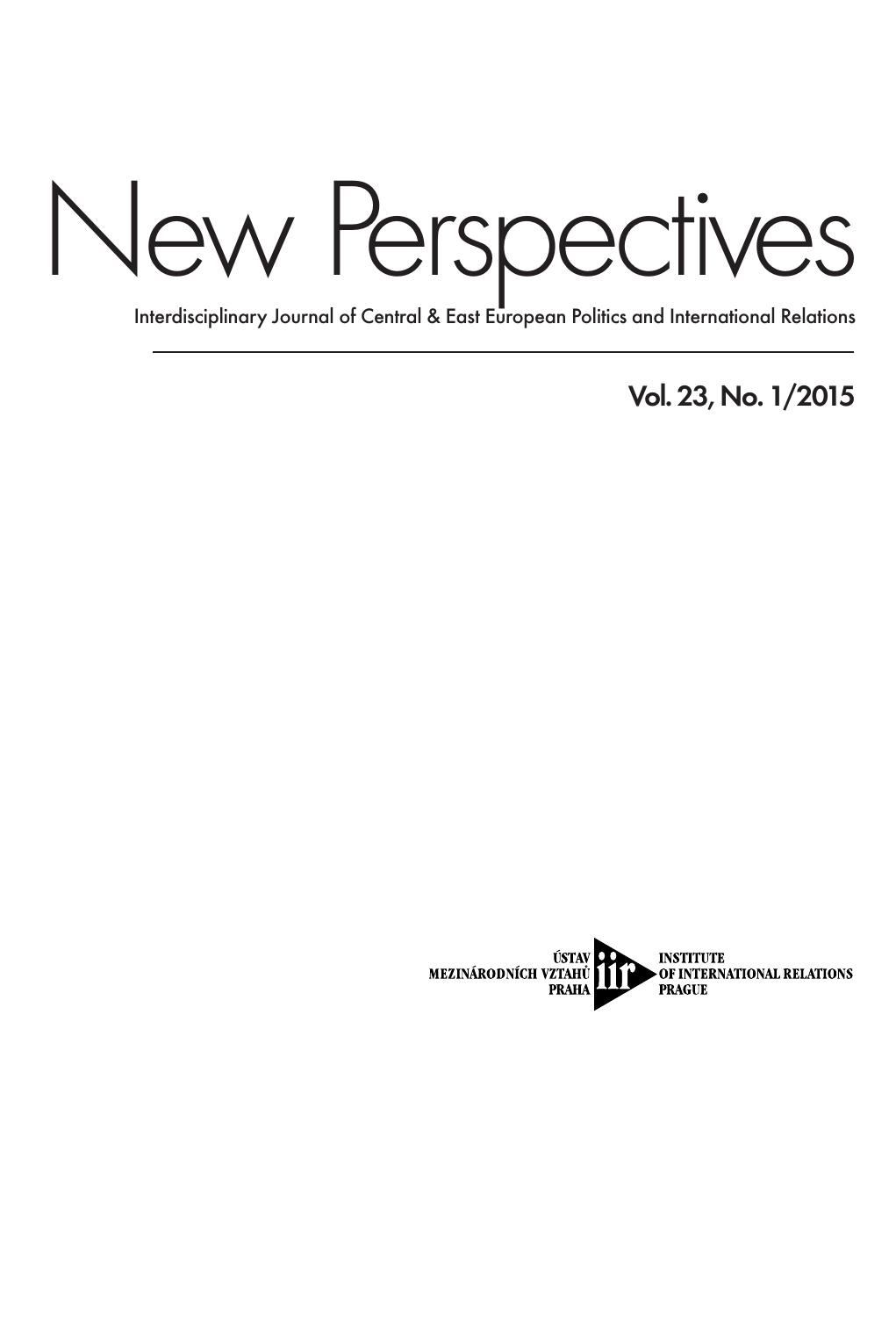# Contents

| <b>Editorial</b><br><b>Benjamin Tallis</b>                                                                                                                                          | 7   |
|-------------------------------------------------------------------------------------------------------------------------------------------------------------------------------------|-----|
| <b>Research Articles</b>                                                                                                                                                            |     |
| The Literary Exception: Reflections on Agamben's "Liberal<br>Democratic" Political Theology and the Religious Destabilisation<br>of the Political in Our Time<br>Johan van der Walt | 15  |
| "Germany", Asset Class Contagion, and Contagious Stability<br>Sascha Engel                                                                                                          | 45  |
| Czech Public Opinion on Turkey's Accession to the EU: An<br>Analysis through the Lenses of Sociological and Discursive<br>Institutionalism<br>Pelin Ayan Musil                      | 71  |
| Party Politics Triumph over Substantive Scrutiny and Principled<br>Policy: Examining Czech MPs' Voting Behaviour in EU Affairs<br>Scrutiny<br><b>Martin Kuta</b>                    | 97  |
| <b>Intervention</b>                                                                                                                                                                 |     |
| Deter and Engage: Making the Case for Harmel 2.0 as NATO's<br><b>New Strategy</b><br><b>Ulrich Kühn</b>                                                                             | 127 |
| Forum: Responses to Russia and the World, 2015 IMEMO Forecast                                                                                                                       |     |
| Russia and the World 2015: Avoiding the Polarisation of Europe<br><b>Derek Averre</b>                                                                                               | 160 |
| The IMEMO Forecast, 2015: A Bridge Over Troubled Waters?<br><b>Vladimír Handl</b>                                                                                                   | 165 |
| IMEMO, Russia and the Interdependent World: Hope Between<br>Rocks and Hard Places?<br>Egbert Jahn                                                                                   | 169 |
| <b>ImMEMOrised Decline: The Price of Neglecting History</b><br>Iver B. Neumann                                                                                                      | 175 |
| <b>Notes on Contributors</b>                                                                                                                                                        | 179 |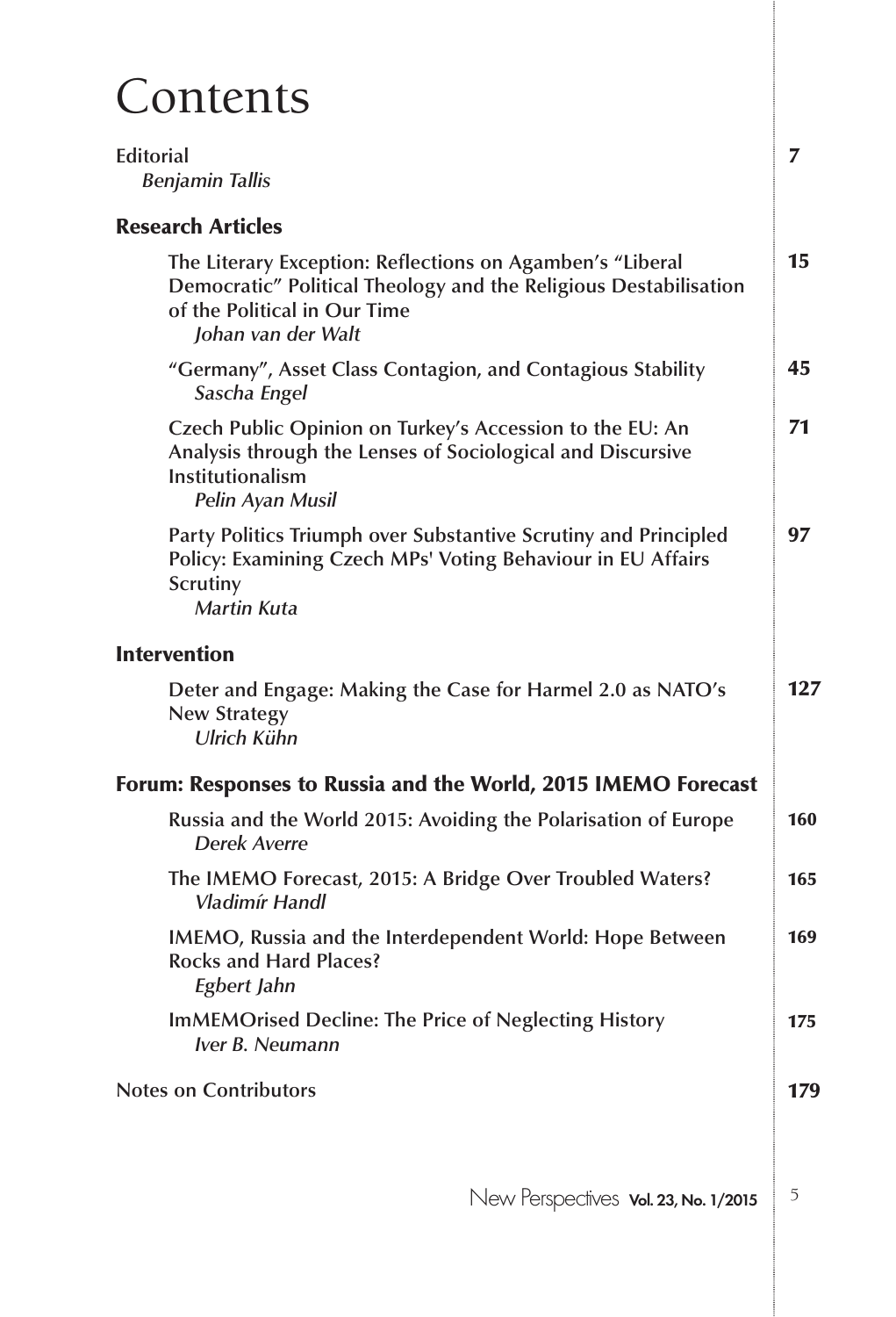# The Literary Exception: Reflections on Agamben's "Liberal Democratic " Political Theology and the Religious Destabilisation of the Political in our Time

#### JOHAN VAN DER WALT

University of Luxembourg, University of Witwatersrand and University of Pretoria

**Abstract:** The concern with stabilising the political and avoiding the excessive deployments of coercive force by totalitarian political imaginations is usually associated with political liberalism and liberal political theory. It is rarely associated with political theology and conceptions of sovereignty that are based on political theology. The unique contribution of the Italian philosopher Giorgio Agamben to contemporary political theory is the opportunity it offers to contemplate the stabilisation of the political in terms of political theology and not in terms of typical rule of law arguments that one would associate with political liberalism. The aim of this article is to trace and question some of the essential thoughts on the basis of which Agamben puts forward the idea of the called existence of the Christian community. It does so in order to put forward, in response, an argument for a literary community that has much in common with Agamben's conception of the Christian ekklesia, but ultimately also differs from it in certain important respects. The argument for a literary community that is developed ultimately has more in common with Nancy's conception of an "inoperative community". The article also offers a close scrutiny of Agamben's engagement with the work of Carl Schmitt. This scrutiny of Agamben's engagement with Schmitt is crucial for the argument that the article forwards, considering the way in which Schmitt's work is with good reason historically linked to exactly the kind of political theology that destabilises rather than stabilises the political.

**Key Words:** Agamben, Nancy, Schmitt, Political Theology, Liberalism

# INTRODUCTION

The aim of this article is to fathom the depth of the problem of religious radicalisation in our time with reference to thoughts that the Italian philosopher Giorgio Agamben offers us in his remarkable book on Saint Paul (published in Italian in 2000;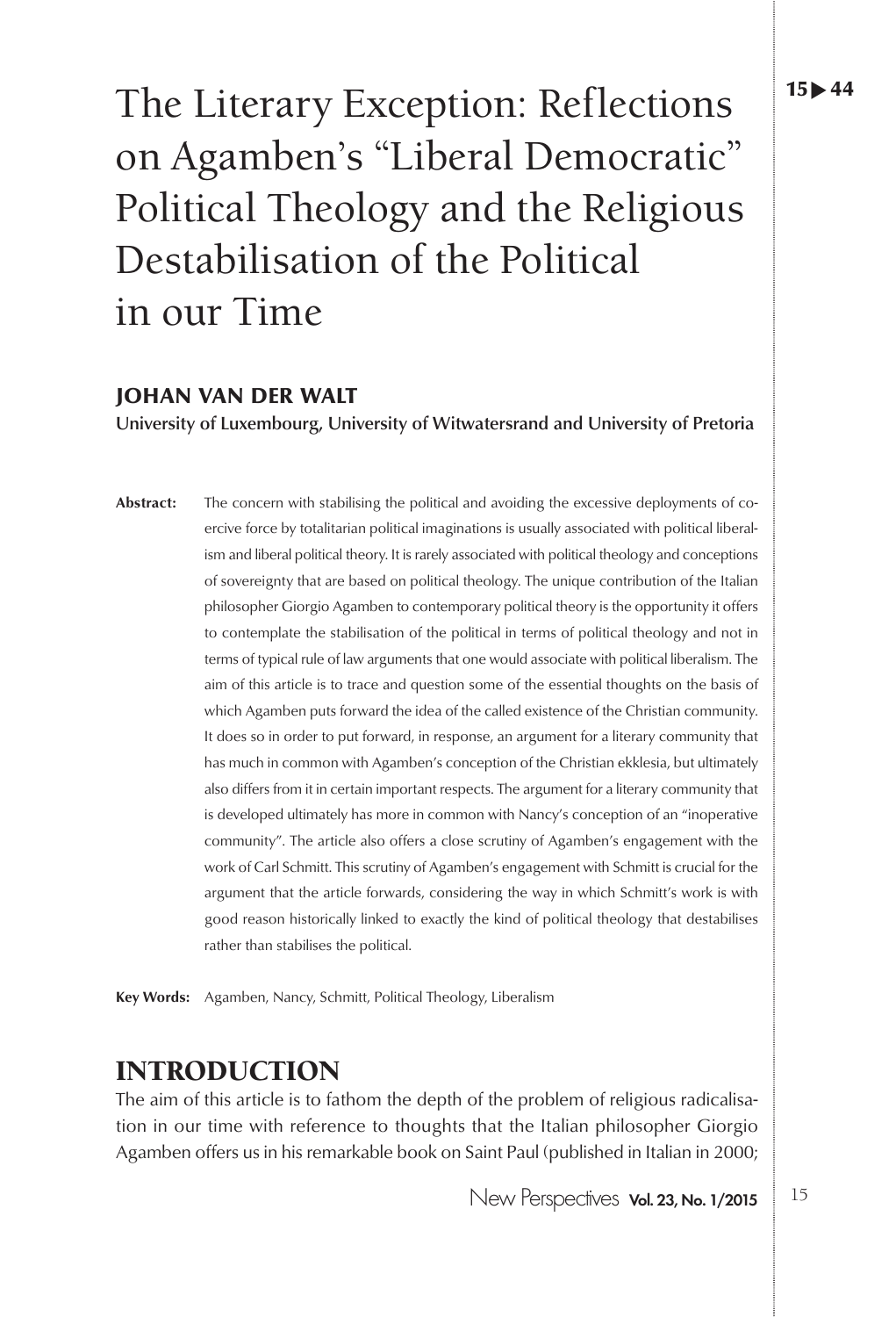its English translation was published in 2005). The article offers a reading of Agamben's book on Saint Paul as a response to the question of *the stabilisation of the political* that he has raised in earlier works, especially *Homo Sacer* (1998)*.*

The historical background against which this article offers this reading of Agamben would indeed seem to be one of political destabilisation as a result of religious radicalisation. Europe would seem to have entered an era in which religious conviction and the theology or lack of theology behind this conviction threaten to destabilise the political dispensation that one would associate with regular constitutional democracy. The relatively uncomplicated introduction of new mass surveillance legislation in France (subject to review by the Senate till early June 2015) is one of the clearest signs of how regular constitutional democratic politics have come to be derailed by the need to cope with religious radicalisation in Europe. Ironically, the legislation proposed in France came at a time when such legislative mass surveillance powers were being phased out (for the moment) in the United States (the expiry of powers of mass surveillance authorised by Section 215 of the Bush era Patriot Act at midnight on 31 May 2015).

Be it as it may, the events that came to pass in Paris on 7 and 8 January 2015 and the public response to these events have made the tabling of the new surveillance legislation relatively easy in France, as is suggested in an in depth analysis by Felix Tréguer (2015). Easy acceptance of drastic surveillance legislation is surely a clear sign of a widespread perception that the political situation has become fundamentally unstable. A constitutional democratic country or state does not resort to mass surveillance legislation unless it is driven to the conclusion that political stability – basic law and order – must be *maintained* and *enforced*. It can no longer be considered an intrinsic feature of the political system, but one that must be *actively sustained* – and enduringly at that – with extraordinary intervention. Under these circumstances, political stability can no longer be assumed as *given*. It has become something that is to be *produced arduously*.

Considering the history and traditions of political thought and practice to which Europeans are heir, one might want to observe that the *European* political order is just like that. It can never be assumed to be given. Considering the brittle foundations that have been laid for it over centuries, it will always have to be *produced arduously*. This observation would underline the significance of Agamben's political philosophical endeavour. For his work can indeed be read – and will be read thus here – as an incisive interrogation of the metaphysical traditions of political thought and practice that have rendered European and Western politics so unstable.

This article will not address the wisdom or lack of wisdom of this new legislation in France or similar legislation elsewhere in Europe or in the United States. <sup>1</sup> It will suggest, however, that all the legislation or legislative proposals at stake here are technocratic responses to a problem that requires deeper understanding. Technocratic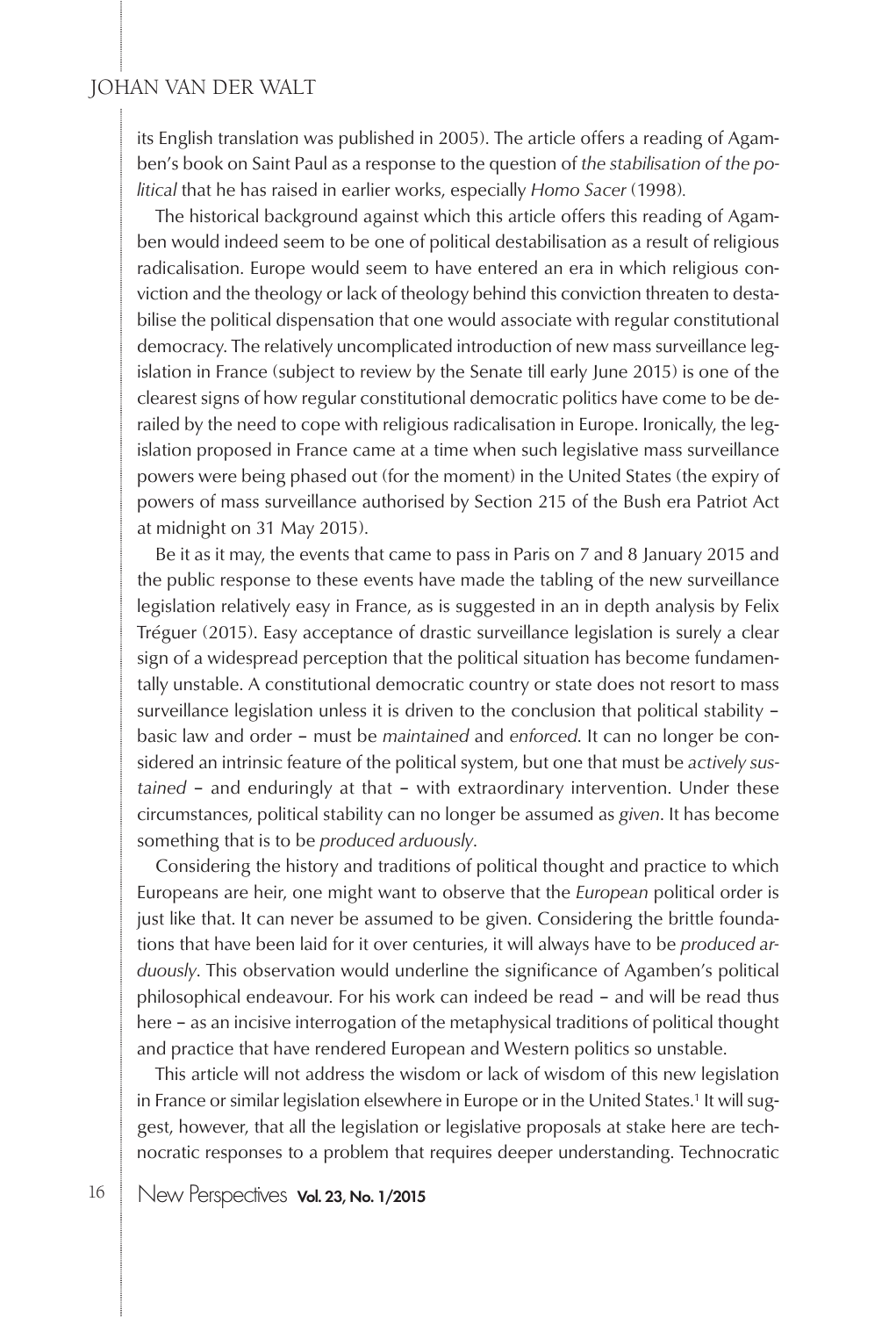responses to emergent problems and emergencies are understandable and most likely inevitable. But they ultimately remain desperate measures. They do not offer any hope that the circumstances that seem to necessitate them may come to an end. Such hope can only derive from analyses that dig up the deep end of the problem. The deep end of the problem, this article suggests, lies in the pervasive lack of a profound *literary sensibility* through which the allure of the political exception – the allure of *the literal moment of truth*, so to speak – could be resisted or avoided more effectively.

Europe and the West would seem to pervasively lack the profound and forceful literacy or literary imagination through which the ever present potential for miasmic political exceptionalism could be turned more effectively and more consistently into *literary exceptions.* <sup>2</sup> European or Western *culture* no longer seems to offer a (substantially adequate) capacity for existential catharsis, hence the rising allure of "real life" moments of truth that can answer to yearnings for catharsis, and hence also, perhaps, the apparently increasing phenomenon of young people leaving family homes for "religious" warfare in what would appear to have become God-forsaken deserts. 3 European and Western government authorities currently present surveillance as the best answer to this development today, but sooner or later they may also want or need to commence thinking about more incisive and vastly more creative responses, either in addition to surveillance (should the prevailing wisdom remain stuck to it), or eventually – and hopefully – even instead of it. It is to the need for exploring other ways of responding to one of the most pressing problems of our time that this article is addressed.

Agamben – surely one of the profoundest political philosophers of our time – may well balk at the reading of his work that I will be offering here, and so may many of his readers. The rather "Rawlsian" political liberalism on which this article turns remains anathema in the circles of scholarship that one would regularly associate with the thought of Agamben (the reverse is also probably quite true – few typically "Rawlsian" political theorists would spare Agamben's work much thought). It should therefore be stated at the outset that the thoughts that will be developed in what follows do not pretend to offer a (let alone *the*) correct reading of Agamben's work. The arguments that follow would nevertheless like to claim fidelity to his work in another sense. They are based on close and *sympathetic* readings of his texts. The fact that they then venture off in a direction that Agamben himself and many of his readers may not want to take does not make them unfaithful to his work. At issue here is a different kind of faithfulness to a text, the faithfulness that recognises how profound thoughts may open up further lines of thinking that their author may not have contemplated originally.

The "further line of thinking" that will be pursued here concerns a crossing between political liberalism, typically a very "untheological" mode of thinking, on the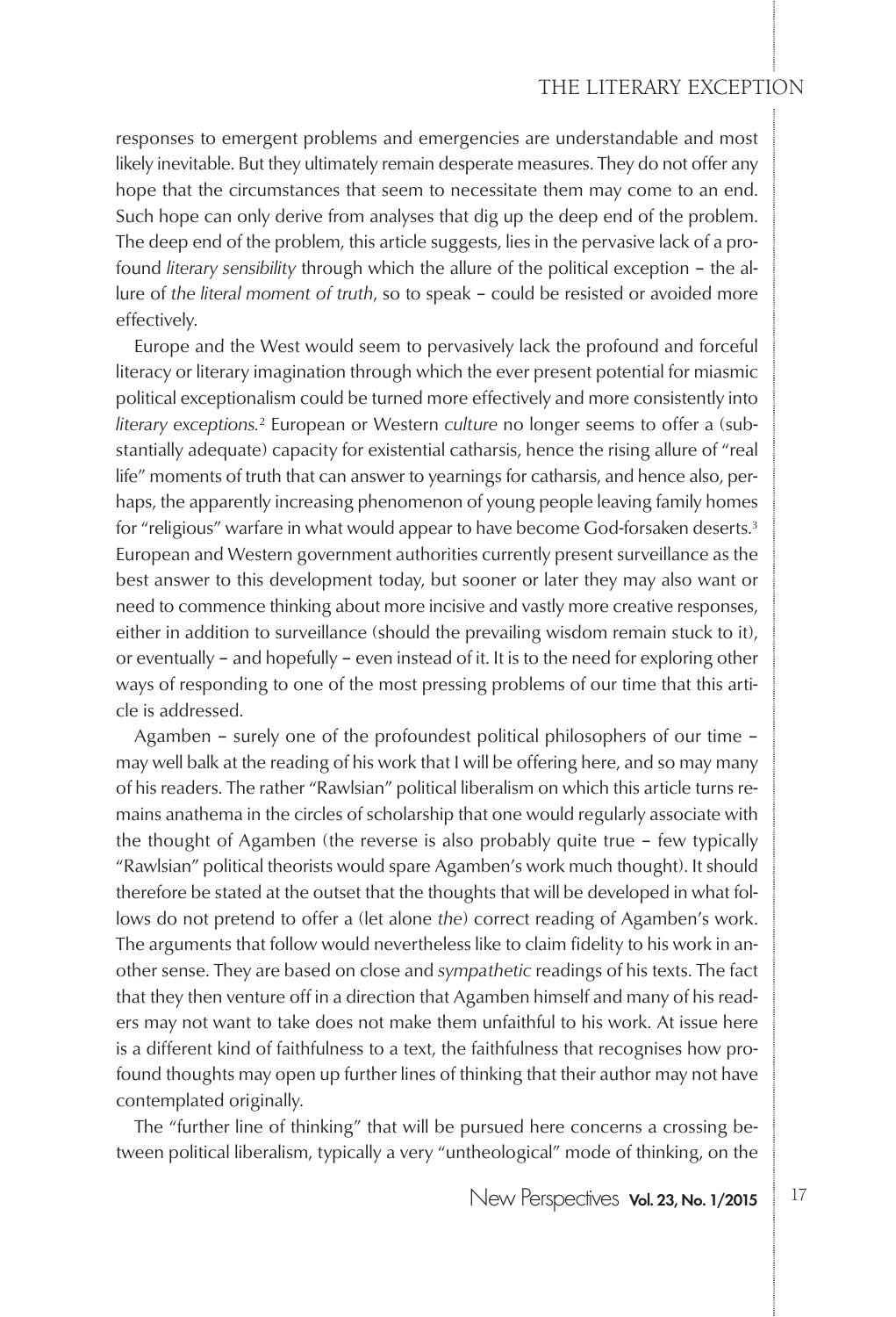one hand, and political theology, which is typically or at least often a rather "conservative" if not "illiberal" mode of thinking, on the other. The concept of political theology that the work of Carl Schmitt has made salient in the course of the 20<sup>th</sup> century is undoubtedly exemplary of this typically "conservative" or "illiberal" mode of thinking. This is already sufficient reason for engaging squarely with aspects of Schmitt's thought in what follows. More technical reasons for doing so – as highlighted in Agamben's reading of Schmitt – will come to the fore below. Nevertheless, suffice it to state at the outset that the concept of the political theological that will be forwarded below differs fundamentally from the one that emerges from Schmitt's writings. It takes leave of Schmitt in no uncertain terms, as it must if it is to plausibly call itself "politically liberal." That does not mean, however, that the force of Schmitt's thought is not recognised in what follows. His contribution to the question of political theology in our time remains crucial for any serious attempt to come to terms with this question, and it is no wonder that Agamben – like many other profound philosophers of our time – engages so extensively with his work.

Let us return now to the unlikely crossing between "untheological" political liberalism and "illiberal" political theology that is at stake in the concept of a "liberal political theology" that will be developed in this article. The concern with stabilising the political and avoiding excessive deployments of coercive force is usually associated with political liberalism and liberal political theory. It is rarely associated with political theology and conceptions of sovereignty that are based on political theology. The unique contribution of Agamben's thought to contemporary political theory is the opportunity it offers to contemplate the stabilisation of the political in terms of political theology and not in terms of typical rule of law arguments that one would associate with political liberalism. The significance of this contribution to contemporary political theory becomes clear when one recalls Claude Lefort's definitive essay on the eternal return of political theology (Lefort, 1986) and Jean-Luc Nancy's assessment of this eternal return of the political theological as a result of the inability of tolerance – the key virtue of liberalism, as some would argue – to answer to the need or desire for political community (Nancy, 2006: 109). In other words, Agamben would appear to offer us a political theology or a theological theory of the political that avoids the instabilities that are historically associated with political theology, on the one hand, and nevertheless offers a more promising impetus for political community and communality than those that standard conceptions of liberal tolerance offer, on the other. That which he offers us in this regard pivots on the notion of the "called existence" of the Christian community or ekklesia that one finds in the writings of Saint Paul.

This essay will proceed by highlighting the essential thoughts on the basis of which Agamben puts forward the idea of the called existence of the Christian community. It will then subject these thoughts to a number of questions in order to put forward,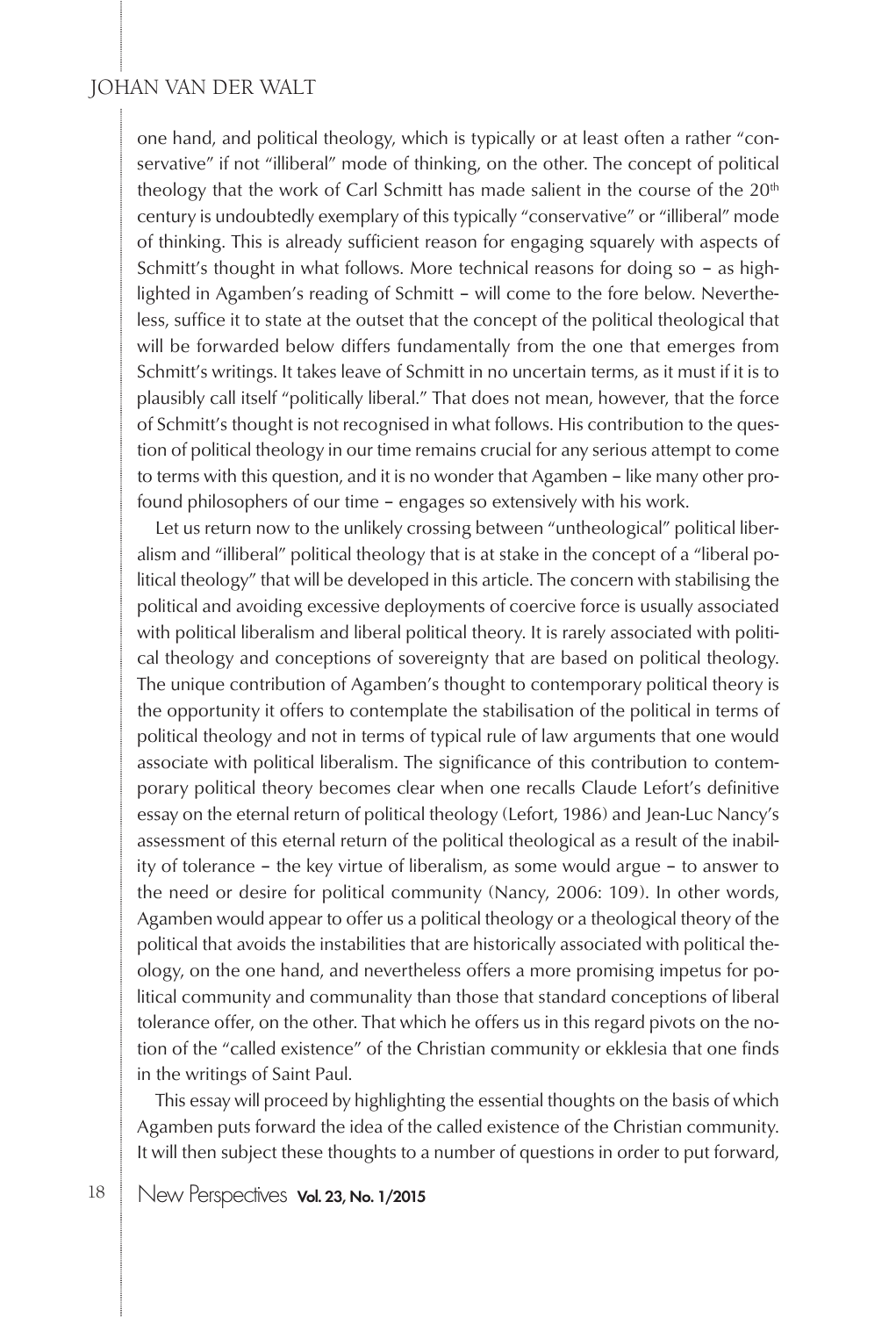in response, an argument for a *literary community* that has much in common with Agamben's conception of the Christian ekklesia, but ultimately also differs from it in certain important respects. The argument for a literary community that will be developed will ultimately have more in common with Nancy's conception of an "inoperative community" (Nancy, 1999) or Maurice Blanchot's "unavowable community" (Blanchot, 1983).

Section II of this essay will begin with a close scrutiny of Agamben's engagement with the work of Carl Schmitt. This scrutiny of Agamben's engagement with Schmitt is crucial for the following reason: Schmitt's work is, with good reason, historically linked to exactly the kind of political theology that destabilises the political. Schmitt's personal biography can but need not be considered in this regard. Of more fundamental concern is the way he confounds the political with moments of abyssal destabilisation. At issue are essential elements of his thinking that are articulated in several of his key works. If Agamben aims to steer clear of this destabilising kind of political theology, he would need to steer clear of the deep fascination with the politics of abyssal destabilisation in Schmitt's work. <sup>4</sup> It is not always clear from the text whether and how he steers clear of this element in Schmitt's thinking, but Section II of this essay will argue that he ultimately does so and also show how he does so.

Section III of the essay (Stabilising the Political) then turns to Agamben's key arguments regarding the stabilisation of the political in the writings of Saint Paul. Especially two elements of St Paul's instructions to the Christian community are pivotal for the thoughts that Agamben puts forward in this regard, namely, Saint Paul's instruction to the Christian community – in *Romans 13* – to abide by the laws of the Roman Emperor, on the one hand, but also his instruction to them to live under the law of the Emperor as if not living under his law, on the other.

Section III also engages with an additional thought that Agamben brings into play in his engagement with Saint Paul, namely, the idea of redeeming literature or literary redemption. Although indeed this is an additional thought that seems to be brought into the argument with little self-evident connection to the main thoughts developed in the engagement with Saint Paul, Section III will show that the idea of redeeming literature complements the thoughts developed with regard to the "called" status of the Christian ekklesia in a crucial way. Without this complementary thought that Agamben develops with regard to redeeming literature, the thoughts that he develops with regard to the Christian ekklesia alone will not do the stabilising work that he requires them to do.

Section IV (The Literary Exception) takes the essay further with a closer examination of the idea of redeeming literature by relating it to key passages from works of Paul Celan, Michel Foucault and Italo Calvino. The essay distils from these passages the relation of poetry and art to a "*secret that cannot be revealed*" and "*an upheaval that has not taken shape and has no name.*" These two phrases come from Calvino's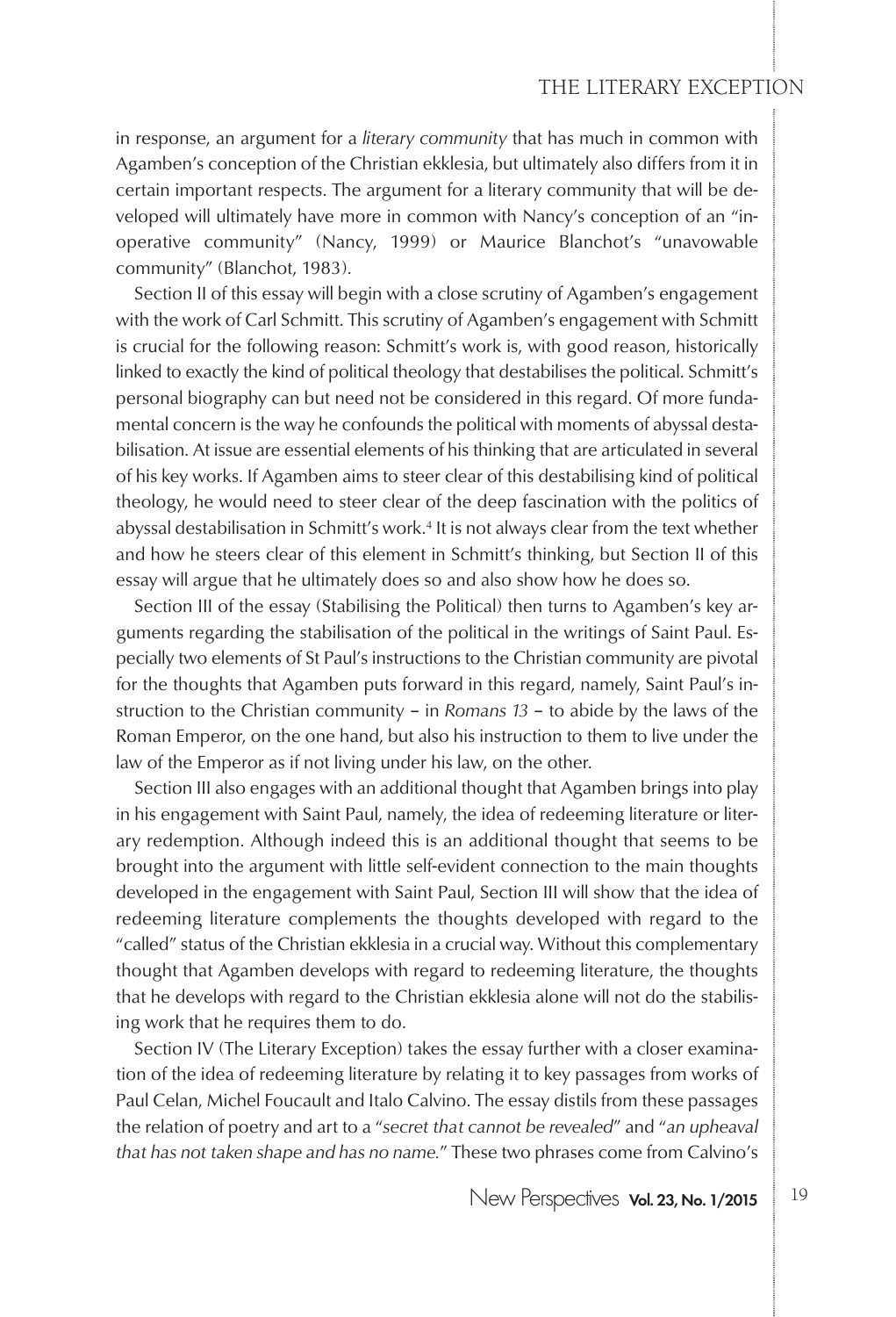novel *If on a Winter's Night a Traveller* and they will do crucial work in this essay. The redeeming force of literature, argue Section IV and this essay on the whole, derives precisely from this relation of literature to an unnameable and formless event and a secret that cannot be revealed. It is this event and this secret – the literary event and secret – that constitute the literary exception around (or in the proximity of) which the literary community may come to dwell. Section V then concludes the essay with reflections on the literary community that comes to dwell around the literary secret and literary event. It points out its close correspondence with that which Nancy calls the inoperative community or *communauté disœuvrée*. Perhaps this whole essay can be regarded as an elaboration of Nancy's assessment of literature as the existence-in-common – *en commun* – of those whose community or communality is not original, those whose community does not precede their existence-incommon, but derives from this existence-in-common. 5

# AGAMBEN AND SCHMITT

Schmitt's conceptions of the exception and the sovereign as the one who decides the exception (Schmitt, 1996a: 13) can easily be taken as the heart of his political theological destabilisation of the political. This is where Schmitt would appear to most decidedly take leave from liberal conceptions of the rule of law that seek to tie sovereignty to the law. This is, however, not quite the case. Schmitt's concern with the sovereign that decides the exception can plausibly be considered an essential differentiation that distinguishes the regular rule of law from the sovereign exception and thus also delimits the latter. It is the absence of such a differentiation between the regular rule of law and the exception that turns the regular rule of law into something akin to a regular or permanent state of exception. <sup>6</sup> Schmitt could well have made a significant theoretical contribution to the stabilisation of the political had his scholarly legacy been restricted to this insight. But Schmitt himself, as we shall see presently, turned the state of exception into a permanent state of exception that leaves no significant scope for the regular rule of law.

Two other arguments of Schmitt are significant for the discussion of Agamben's engagement with him that follows. The first is his 1931 proposal that the Imperial President should be considered as the ultimate protector of the Weimar Constitution in view of the emergency powers granted to him in Section 48 of this constitution. The second is his 1928 emphasis on the raised majority requirements that the Weimar Constitution stipulated for constitutional amendments (Cf. Schmitt, 1996b: 132–159; Schmitt, 2003: 16–20). Schmitt's position in this regard would also appear to reflect a concern with stabilising the political. At stake in his concerns with presidential emergency powers and special majority requirements for constitutional amendments are measures aimed at preventing non-democratic movements from changing or destroying a democratic constitution after they win a narrow majority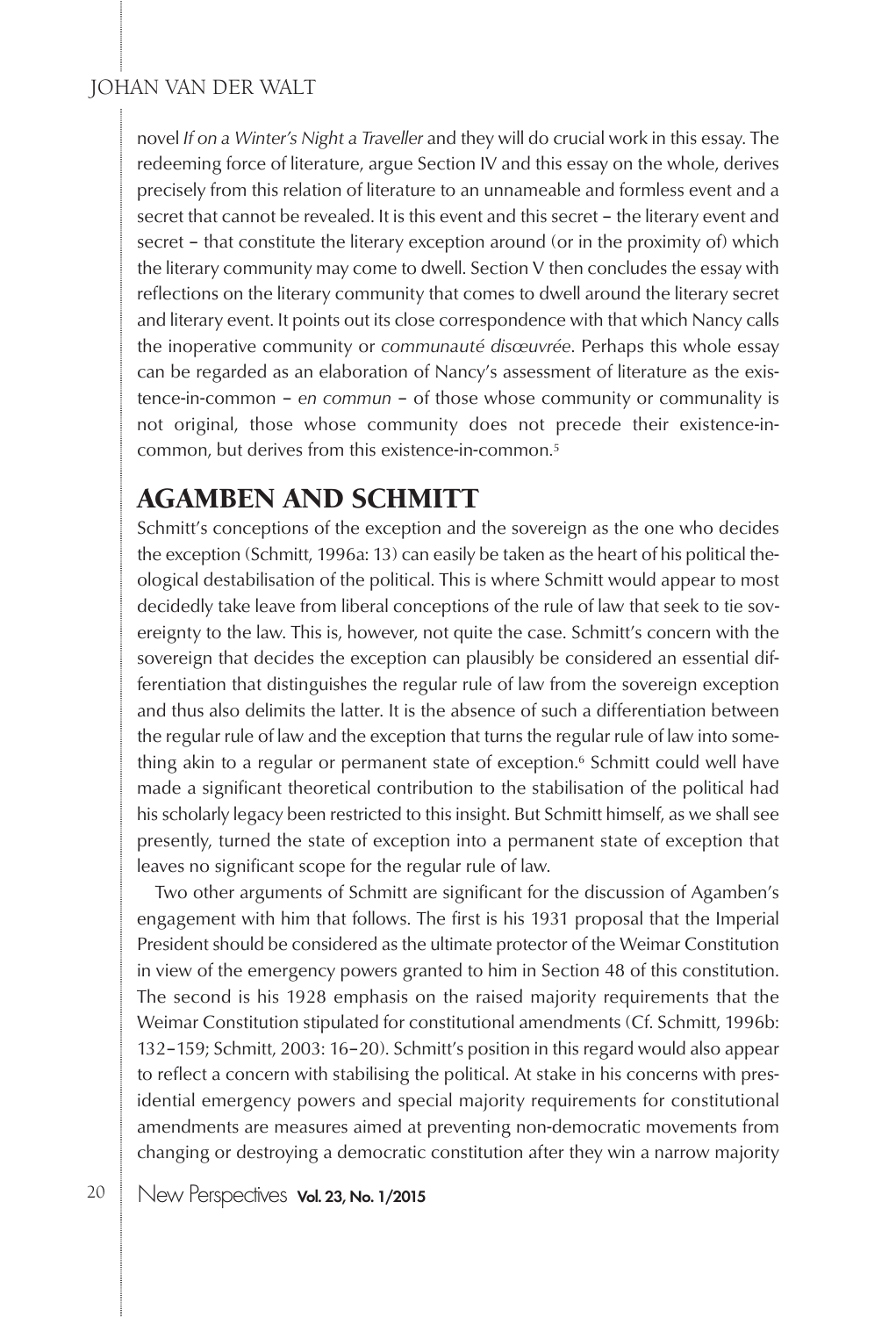in parliament. However, neither of these entrenchments of the constitution ultimately played any significant role in his political thinking. They basically remained empty husks that gave way to the doctrines of the absolute constitution and constituent power that he developed in his *Verfassungslehre.* According to these doctrines, the concrete unitary existence of a people is the real or absolute constitution of that people (*Absoluter Verfassungsbegriff/Verfassungs als Gesamtzustand konkreter Einheit und Ordnung*). Written constitutional documents and the sum of particular laws, in comparison, only represent the relative constitution of the people (*Relative Verfassungsbegriff*). The relative constitution only contains present arrangements of governments that the people have happened to choose for the time being. In their capacity as the absolute constitution the people can change these arrangements again and do so at will, that is, they can do so while unrestrained by any provisions of the relative constitution and therefore also unrestrained by constitution amendment clauses that require raised parliamentary majorities for constitutional changes. This is the foundation of Schmitt's conception of the *pouvoir constitué* that always remains subject to the *pouvoir constituant*, <sup>7</sup> the latter being the operative concept that effectively secures the metaphysical foundation of his constitutional theory (Schmitt, 2003: 3–20).

How does Agamben position himself vis-à-vis Schmitt? Judging by his engagement with Schmitt in *State of Exception*, Schmitt, in contrast with Benjamin, would seem to figure as the stabiliser of the political in Agamben's thought. Schmitt is the one who never severs the relation between the state of exception and the regular rule of law. For Schmitt, the state of exception is only the moment of the greatest tension between the continuing validity of the rule and its enforcement. In the state of exception the enforcement of a regular rule of law is suspended for purposes of ensuring the continued validity of that rule. This articulation of the state of exception, argues Agamben (2005a: 54–59), was a direct response to Benjamin's conception of a divine violence that breaks completely with the circle of law making and law enforcing violence in terms of which Benjamin (1997) analyses political authority/violence (*Gewalt*). 8

Agamben's argument is not very explicit on this point, but he appears to suggest that Schmitt is the one who keeps faith with the Greco-Roman political imagination in terms of which acts of political creation pivot on two irreducible moments of authority, namely *potestas* and *auctoritas*. Benjamin, it seems, is the one who, according to him, breaks with this Greco-Roman political imagination. Benjamin's conception of divine violence/authority that terminates the cycle between law founding and law securing violence/authority would appear to constitute a decisive break with the two-step conception of creative political action in the Greco-Roman political imagination. However, the Schmitt on which Agamben relies in *State of Exception* is a product of a rather selective reading of Schmitt's works. It surely does not take into account the conceptions of the absolute constitution and of constituent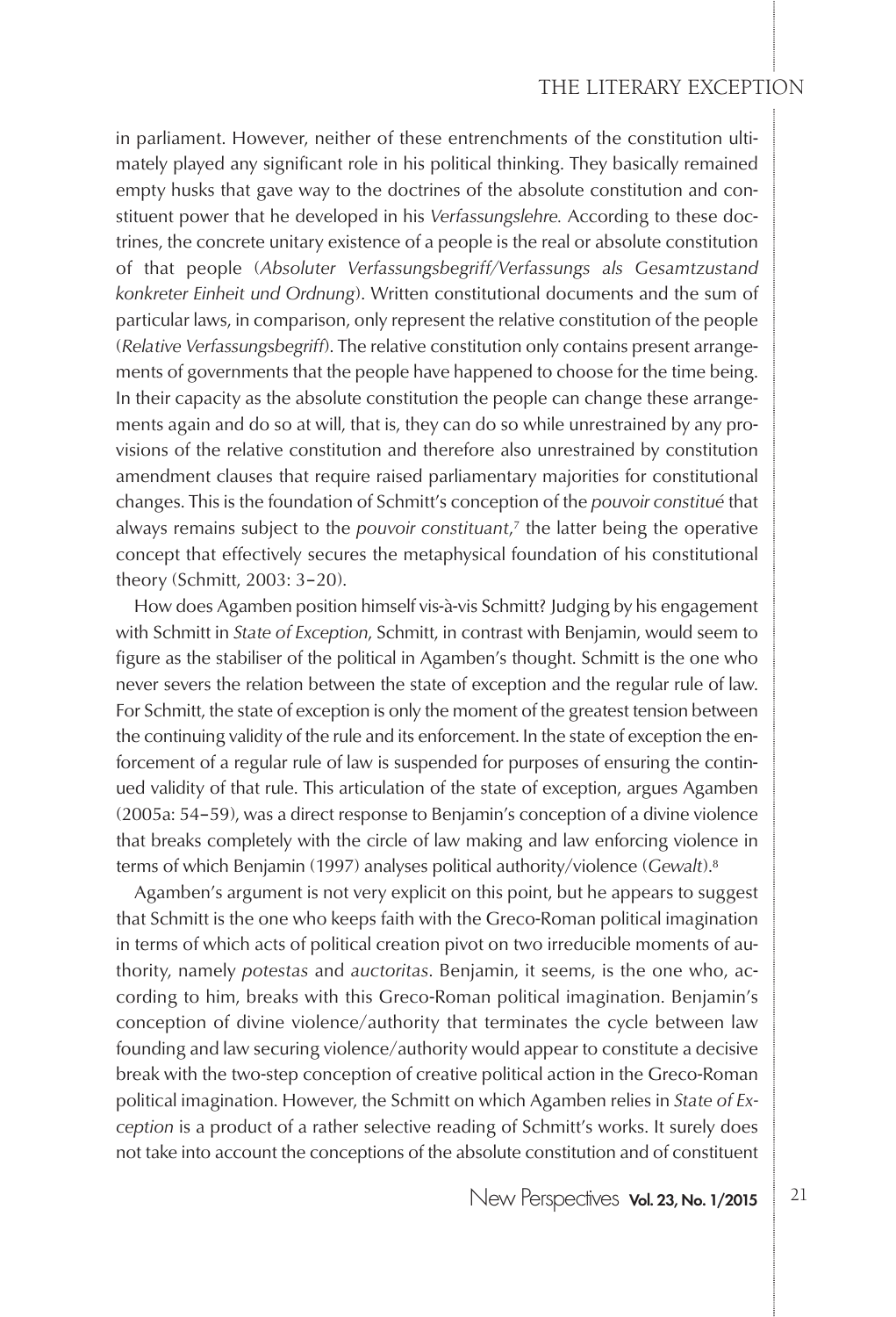power that Schmitt develops in his *Verfassunglehre*. The emphasis on the existential unity of the people that underlies these conceptions surely does not allow for a principled and enduring two-step conception of creative political action. If it happens to allow for this two-step conception of creative political action at a certain point in time in its positive and relative constitutional arrangements, it can suspend it again and do so unilaterally. Whatever political dialogue may come to prevail momentarily and incidentally under the auspices of Schmitt's absolute constitution and *pouvoir constituant* would ultimately remain subject to immediate erasure by the unfettered monologue that ultimately characterises the unitary will of the people.

Schmitt is therefore the wrong theorist to rely on if one's aim is the stabilisation of the political. It is nevertheless important to look more closely at Agamben's concern with the stabilisation of the political, notwithstanding its spurious portrayal of Schmitt's work as a bastion of such stabilisation. We shall do so now by taking a closer look at his concern with the two-step conception of political action in the Greco-Roman political imagination. We shall first trace the essential points in *State of Exception* and then relate them to key themes in some of his other works.

# STABILISING THE POLITICAL

The totalitarianisms of the twentieth century, argues Agamben, were the result of an instability in the metaphysics or ontology that underpins Western or European political thought. Any political theory that seeks to address the problem of totalitarianism incisively, he suggests, must address this instability in the metaphysics on which totalitarianism turns. The essential trait of the unstable metaphysics or ontology at stake here concerns Aristotle's distinction between potentiality and actuality. The political thought of our time is in need of a different understanding of the potential and the actual, asserts Agamben, and he finds this different distinction in the work of Saint Paul. This is the key thought that will be developed in what follows.

The debate between Schmitt and Benjamin reflects the *gigantomachia peri tēs ousias*, contends Agamben in *State of Exception.* It reflects the struggle for Being between the giants of metaphysics, the struggle between those metaphysicians with a direct quest for pure Being and those who approach Being through the *logos* or the law (*nomos*) (Agamben, 2005a: 59). Again, Agamben does not make the point expressly, but he evidently associates Benjamin with the former and Schmitt with the latter. Benjamin's concern with divine violence/authority links him to the metaphysicians who pursued direct access to Being. Schmitt's insistence on the state of exception as a suspension of the rule that sustains the rule, instead of destroying the rule as Benjamin would have it, links him to the metaphysicians who approach the question of Being through the law.

The position of the metaphysicians of the law – the metaphysicians of *logos* or *nomos* – reflects the Greco-Roman regard for the double-phased movement of all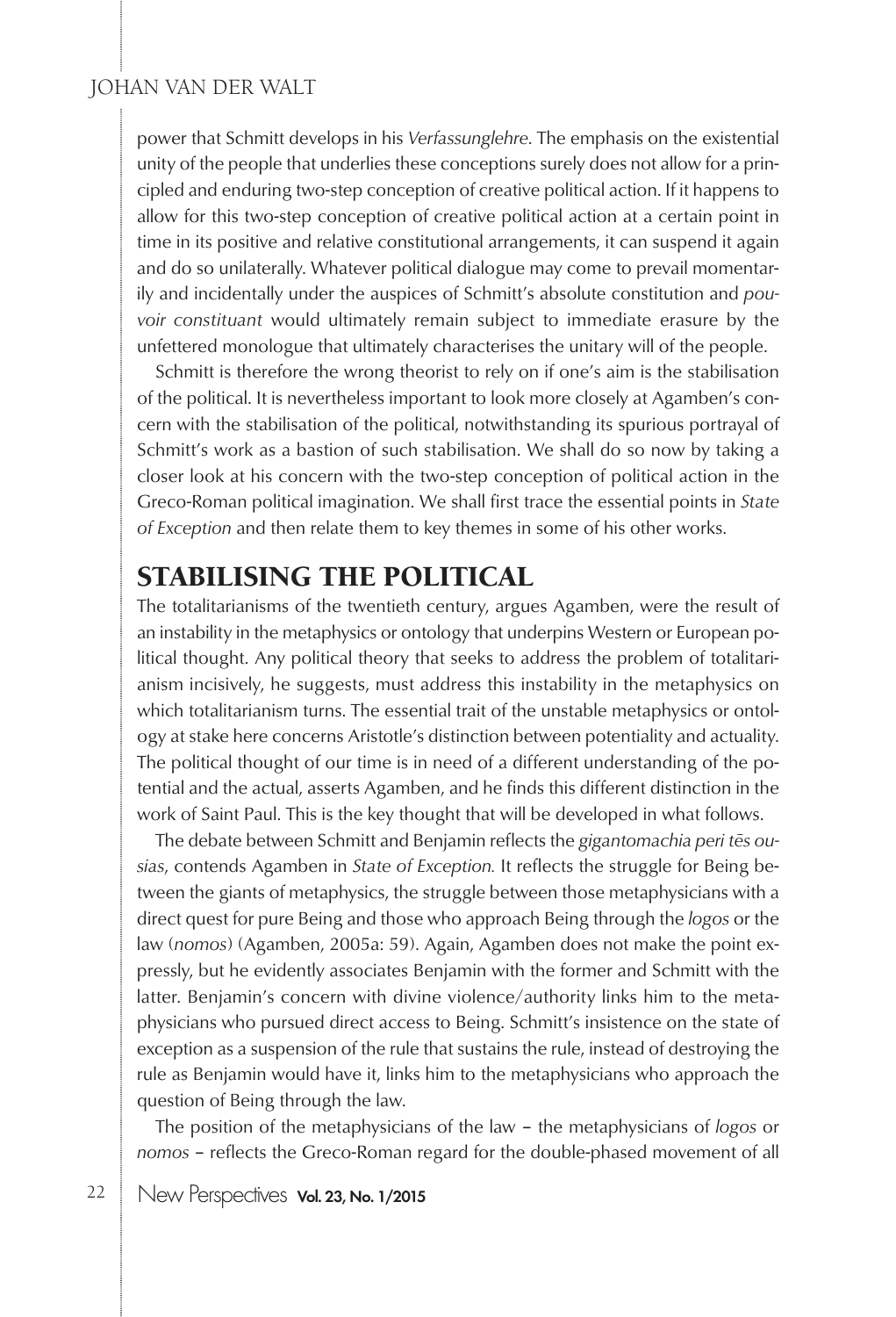creation and the double-phased conception of the relation between life and law, contends Agamben*.* This double-phased conception of the relation between existence or Being, on the one hand, and law or *logos*, on the other, was also evident in the way Roman law dealt with the state of exception. In Roman law, a *tumultus* (public danger) first had to be declared by the *auctoritas* of a senator in the form of a *senatus consultum ultimum*. Then only could the *potestas* of magistrates begin to use the extraordinary powers of the *iustitium* to restore law and order (ibid.: 41–51).

The main characteristic of modern totalitarian regimes, contends Agamben, concerns the way they dispensed with this two-stage conception of political action by collapsing the two phases of the state of exception into one. They pivoted, in other words, on a complete erasure of the distinction between *auctoritas* and *potestas*. The result of such a situation, he argues, is a killing machine that runs on a permanent state of exception (ibid.: 86). However, Agamben ultimately relates the very possibility of collapsing the two-step Greco-Roman conception of political action and of the distinction between *auctoritas* and *potestas* to the instability of one of the founding conceptual distinctions in the metaphysics of *logos* itself, namely, the distinction between actuality and potentiality. This point is not made in *State of Exception*, but in *Homo Sacer,* and the solemnly annunciating mode in which Agamben makes it inclines one to consider it nothing less than a key statement of his whole philosophical endeavour. He writes as follows:

*Only* an entirely new conjunction of possibility and reality, contingency and necessity, and the other *pathē tou ontos*, will make it possible to cut the knot that binds sovereignty to constituting power. And only if it is possible to think the relation between potentiality and actuality differently – and even to think beyond this relation – will it be possible to think a constituting power wholly released from the sovereign ban. Until a new and coherent ontology of potentiality (beyond the steps that have been made in this direction by Spinoza, Schelling, Nietzsche, and Heidegger) has replaced the ontology founded on the primacy of actuality and its relation to potentiality, a political theory freed from the aporias of sovereignty remains unthinkable. (Agamben, 1998: 44)

*Only* if it is possible to think the Being of abandonment beyond every idea of law (even that of the empty form of law's being in force without significance) will we have moved out of the paradox of sovereignty towards a politics freed from every ban. (ibid.: 59)

These passages clearly express an aspiration to articulate a new or different understanding of the relation between potentiality and actuality that takes leave of the metaphysical conception of this relation that Greek philosophy bequeathed to European thought. Agamben ultimately finds the different understanding of actuality and po-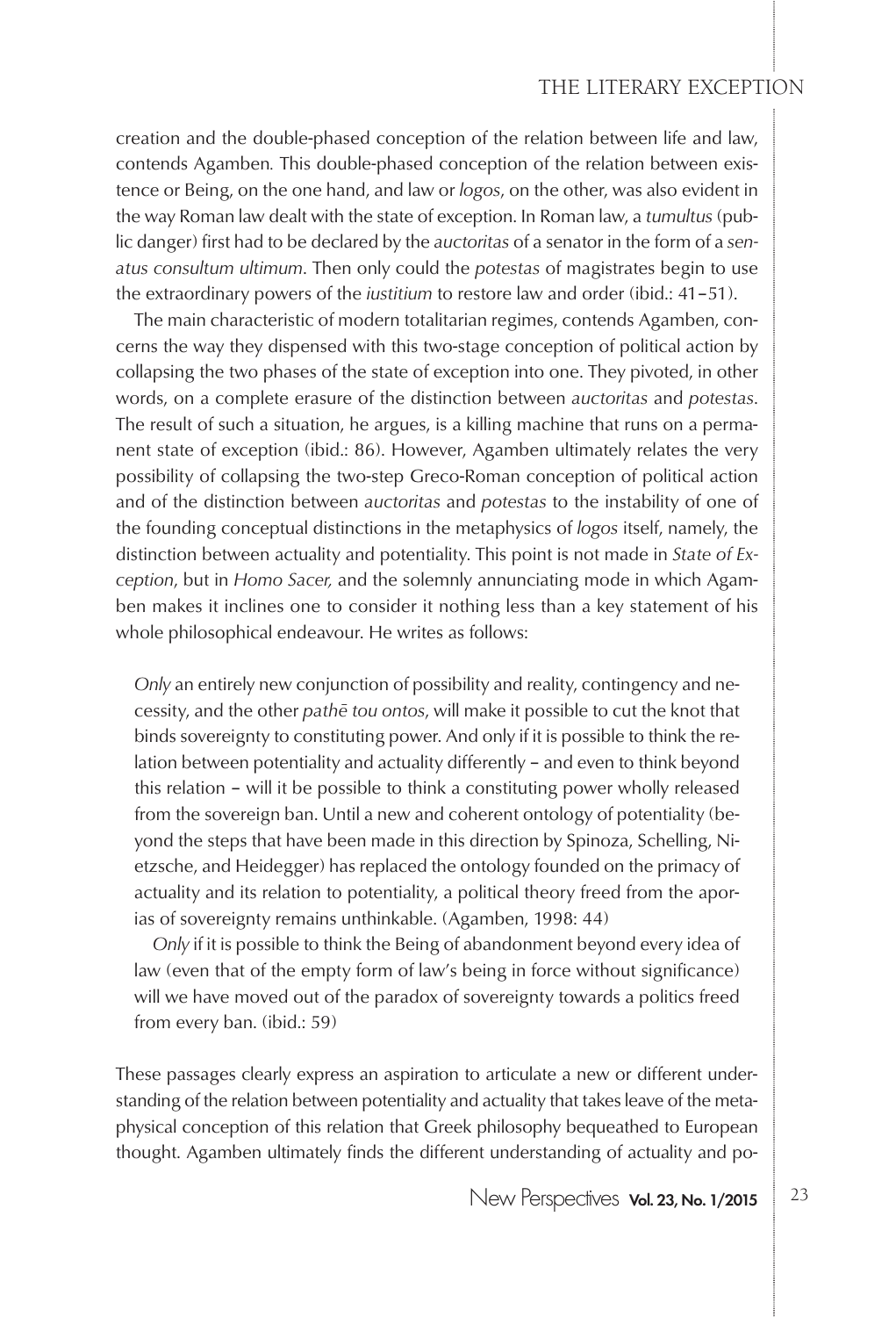tentiality that he is looking for in the writings of Saint Paul. We shall presently take a closer look at what it is that he finds in Saint Paul. It is important, however, to first note some key statements in these two passages. The first concerns the need to "cut the knot that binds sovereignty to constituting power." Agamben never brings Schmitt's *Verfassungslehre* into play in *State of Exception*, but here, in this passage from *Homo Sacer*, he clearly announces a need to break with the link between sovereignty and constituting power that Schmitt articulates in his *Verfassungslehre.* Here Agamben stresses that Western political thinking needs to break away from this understanding of sovereignty and the politics of the ban. What is at stake in this politics of the ban and abandonment, and why does political thought need to take leave of it?

The politics of the ban and abandonment is a politics that requires a split between constituent and constituted power. Constituted power *bans* constituent power. From the point of view of the law and the constitution, constituent power is an outlaw. It is banned. And vice versa: constituent power *abandons* constituted power. It withdraws from it, leaving it lifeless and deadening if not dead. The mundane world of "rule of law" constitutionalism is devoid of miracles and the exhilaration of creation. Schmitt evidently endeavoured to restore the miracle to politics by his invocation of a constituent power that never abandons constituted power, but, on the contrary, always sustains it as an expression of itself. He did so by relating the constituent/constituted distinction to Spinoza's distinction between *natura naturans* and *natura naturata* (Schmitt, 2003: 79–80). <sup>9</sup> Spinoza articulated this distinction in order to reflect an internal differentiation within nature. As Spinoza conceived it, this internal differentiation did not constitute a split.

Spinoza's distinction between *natura naturans* and *natura naturata* can be traced all the way to Aristotle's distinction between potentiality and actuality. And it is in Aristotle that Agamben finds the heart of the aporia of sovereignty. For the distinction between potentiality and actuality to make sense or to function properly, there must be a real and irreducible *difference between* potentiality and actuality. For potentiality to be something *different from* actuality, it cannot just be a passing (dialectical) phase through which actuality passes so as to become fully actual. This is why Hegel does not fit into the history that Agamben has in mind here and why Agamben does not name Hegel along with Spinoza, Schelling, Nietzsche, and Heidegger in the passage above. For potentiality to be *distinctly different* from actuality it must retain an irreducible element of sheer potentiality or sheer non-actuality. That is why potentiality is most fundamentally the *potentiality not to be*, *the potentiality not to become actual*. It must remain that which never exists *per transitum de potentia ad actum*, as Agamben (1998: 48) puts it with reference to Schelling.

It should be clear that there is an irreducible aporia afoot here. There is no way out once one has committed oneself to the language of potentiality and actuality. This is so for two reasons: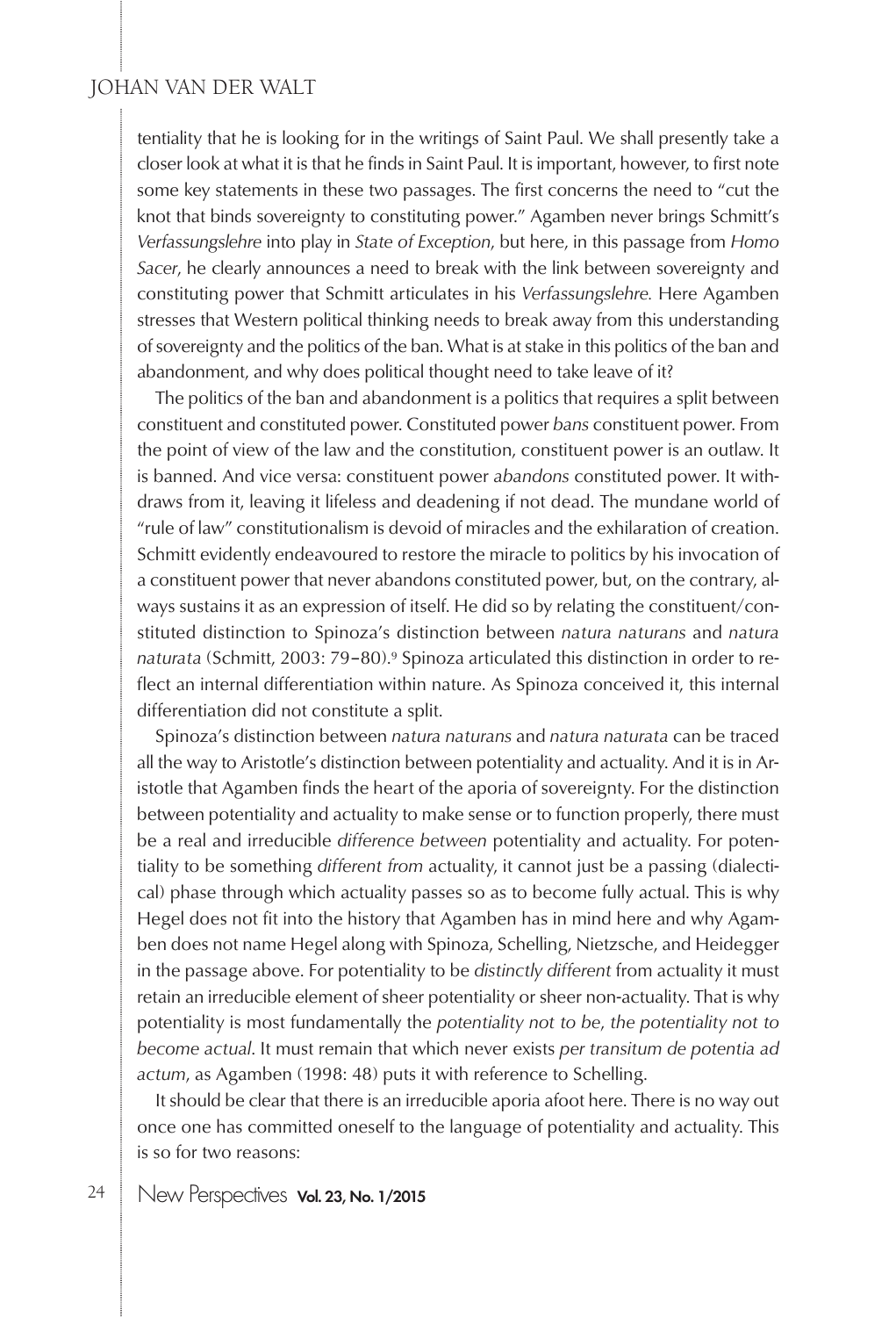1) The hypostasis of potentiality that Agamben attributes to Spinoza, Schelling and Heidegger – through which they seek to save potentiality from actuality – effectively reduces actuality to potentiality. Actuality becomes vacuous in this process, and this also renders the distinction between actuality and potentiality meaningless. If the distinction between potentiality and actuality is to remain meaningful, there must also be something irreducible to actuality that cannot be assimilated by potentiality, and vice versa. Both potentiality and actuality must contain elements that are absent in the other so that they can and must remain irreducible to one another.

2) The dilemma described under 1) above can be called the problem of the disappearing differentiation. One possible way out of this problem would be to separate potentiality and actuality completely, more or less as Plato did. <sup>10</sup> But this means to give up the language of potentiality and actuality altogether. Completely separated from one another, both actuality and potentiality lose their meaning simultaneously, for the meaning of each is fundamentally dependent on the meaning of the other. When the two terms end up completely separated into two independent realms, the distinction between actuality and potentiality must make way for the typical Platonic dualism of idea and opinion (*eidos/doxa*).

Now, according to Agamben, Aristotelian philosophy and especially the thinking marked by the names of Spinoza, Schelling and Heidegger commit much of Western thought to going against this Platonic splitting and separation of existence. And it does so, maintains Agamben, with disastrous consequences for Western politics. This is so because the "one world" conception of the potentiality/actuality distinction is an unstable compound of irreconcilable quests or conquests that constantly tend to annihilate one another. On the one hand figures the quest for completely constituted power, the quest for reliable and stable constitutions of power that invariably become lifeless and frustrating for lack of political freedom and creativity. On the other hand figures the quest for constituent or un-constituted power. This quest contemplates the unconstrained realisation of free political creativity that invariably turns into murderous politics, not simply because it does not recognise boundaries, but because it only recognises or registers boundaries for the sake of transgressing and transcending them.

Quests for constituent power are invariably murderous because of their need for a continuous nut-cracking experience that constantly lives through or in the boundary between life and death. For constituent power to become fully constituent and thus fully *unconstituted*, it must become a total or totalitarian quest for *unconstituted life*, that is, *bare life*. *Bare life*, argues Agamben, is not only life stripped of political and cultural trappings; it is not only *zoe* stripped of *bios*. It is also life stripped to the bare minimum of life that hovers on the verge or threshold of death. This is why the *muselman* can come to figure as the pure production of unconstituted or constituent power. The *muselman*, a barely living inmate of a concentration camp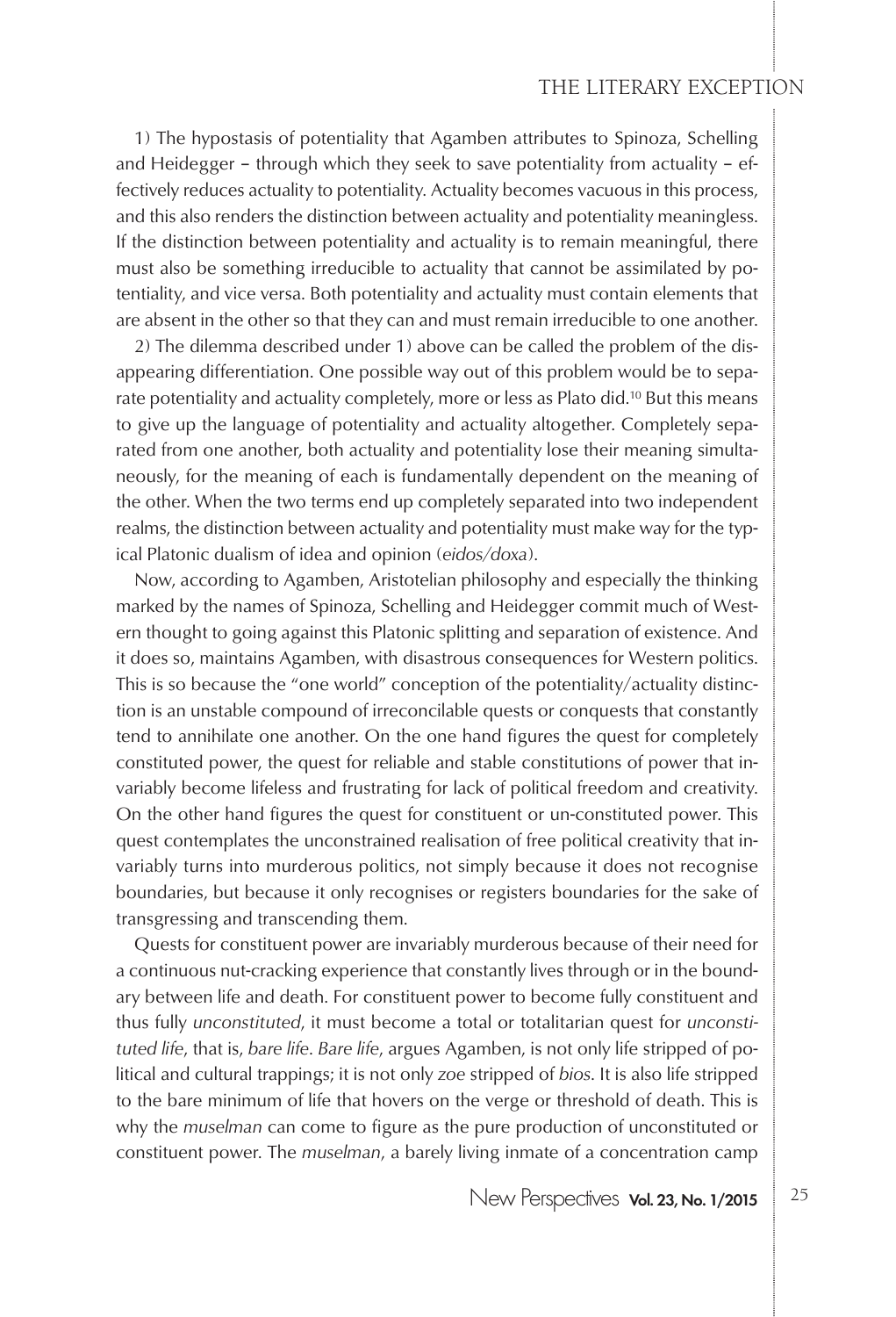who was already considered one of the walking dead, is the ultimate quest that drives all totalitarian politics of life. The totalitarian imagination of life comes into its own with the systematic production of the very threshold between life and death that went around in the camps in the figures of those Jews who literally were dead men walking (Agamben, 1999: 41–86).

The *muselman* is thus, for Agamben, the extreme and full potential of the politics of life that commences with the quest for constituent power. This is the key point made in *Remnants of Auschwitz*, and it surely cuts through to the marrow of totalitarian politics. It also underlines the contention in *Homo Sacer* that Western political thought needs to articulate a different understanding of potentiality that will liberate it from the aporias of sovereignty. This new articulation of potentiality, argues Agamben, would have to surpass even the significant efforts of Spinoza, Schelling, Nietzsche and Heidegger to rearticulate the Aristotelian concept of potentiality.

An engagement with these thinkers is not feasible here. But suffice it to state that Agamben turns away from them and towards Saint Paul to contemplate a different relation between potentiality and actuality in *The Time that Remains.* <sup>11</sup> Agamben's turn to Saint Paul not only turns him away from Greek metaphysicians and the long line of European philosophy that they inspired, but also from the very language of these metaphysicians. St. Paul is one who writes *in* Greek in his letters, but actually writes in or speaks Yiddish as his first language (Agamben, 2005b). It is here, in the Yiddish Greek or Greek Yiddish of St. Paul, that Agamben locates a different concept of potentiality that is significantly different from the potentiality caught up in the Aristotelian constellation of *dynamis* and *energeia*, namely the potentiality of the messianic community, the potentiality of the community of those who are called by Christ to live on in *the time that remains*, the time between the resurrection of Christ and the end of time, the apocalypse. Such communities called by Christ (*ekklesia*) live on in this world as if no longer in this world (*in but not of this world*), married as if not married (οἱ ἔχοντες γυναῖκας ὡς μὴ ἔχοντες ὦσιν), crying as if not crying (οἱ κλαίοντες ὡς µὴ κλαίοντες), rejoicing as if not rejoicing (χαίροντες ὡς µὴ χαίροντες), buying as if not to keep (οἱ ἀγοράζοντες ὡς µὴ κατέχοντες), and using as if not consuming (οἱ χρώµενοι ὡς µὴ καταχρώµενοι). (Agamben, 2005b: 19–26; I Corinthians 7:29–32)

It is not possible to do justice here to the breathtaking scope and depth of *The Time that Remains*. The book teases out the meaning of the *as if not/*ὡς µὴ in several directions. What follows will only briefly trace one of its more conspicuous aspects, namely, the *literary* and fictional quality of the *as if not* or ὡς µὴ. Those called by Christ, contends Agamben, live a literary or fictional life. This literary or fictional life is, however, not a fictitious life. At issue in the *as if not/*ὡς µὴ is real life and concrete existence. But this real life is marked by a certain withdrawal or shift in focus from the existent to the not-yet-existent that already now allows for an experience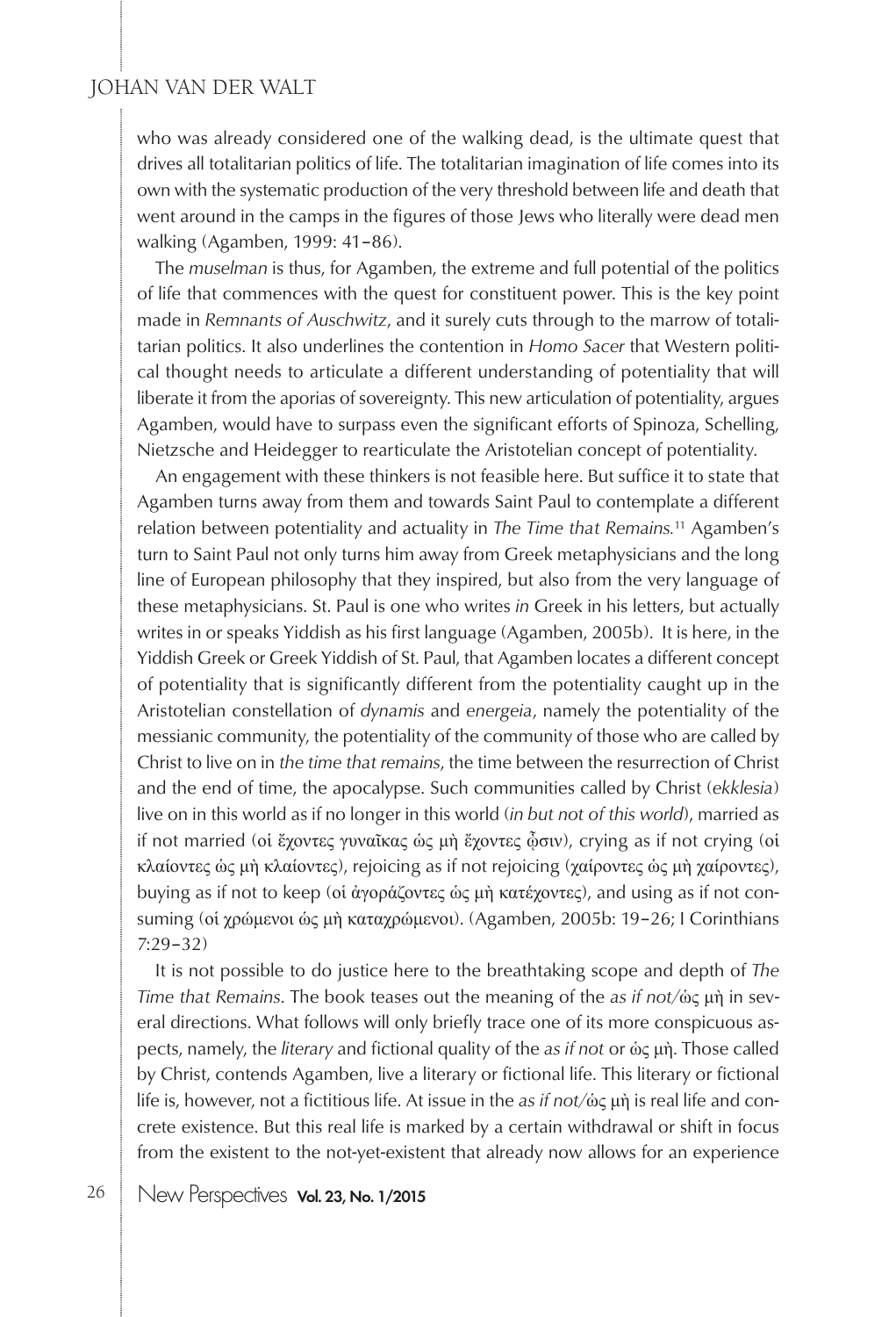of redemption from the qualms of earthly existence that will only become real later. The faithful live an "*as if not*" life. They live under the law (circumcised) *as if not* under the law, and not under the law (not circumcised) *as if not* not under the law.

It should be clear that a new relation between the law and the outlaw becomes manifest in this *under the law as if not under the law* existence. What is at issue here is no longer the mutually excluding relation between the regular rule of the law and a state of exception. What is at issue here is, in fact, no longer the *exception*, but the *example*. The Christian community no longer lives under the partitioning law of the *ban* or *abandonment* that separates life into separate spheres of law and exceptions to the law. Having been liberated from the law, the lives of the faithful do not constitute an exception to or exemption from the law; hence also the message to the Romans – in *Romans 13 –* to respect the earthly authority that God invested in the Emperor. Desire for earthly sovereignty has been renounced. For the Christian community, the right to decide the exception, to exact revolutionary justice beyond the justice of the emperor and to judge ultimate wrong and right is reserved for God's final judgment at the end of the time. In *the time that remains* the faithful will simply live *under the law*, *stoically*, *as if* it is nothing to them. <sup>12</sup> It is here that Agamben locates an alternative to the disastrous politics of the ban that results from the unstable metaphysical distinction between potentiality and actuality. He offers us a neo-Stoicism, or so it would seem.

As if realising that something is still lacking in this neo-Stoic-Christian equanimity that prevents it from becoming a viable alternative for the politics of the ban, Agamben adds to it the idea of literary redemption and the exemplary life. The Christian community does not live an *exceptional* life, but an *exemplary life*. They live the life of the *example*. What is the difference between the exception and the example? Agamben answers this question in *The Coming Community* with reference to set theory: in a set, theoretically speaking, the exception is the *excluded member* of the set. The example, in contrast, is the *included non-member*. This explains the peculiar status of Christian existence. It is an existence *in* but not *of* this world, *by* the law but not *under* the law, married, but only as if not married, etcetera. This is how the Christian lives as the included (politically well assimilated) non-member. This is sheer trickery, of course, and Agamben knows it well, but he finds in this linguistic trickery the key to the *messianic* or *coming community*. This is the thought that he wants us to contemplate in this respect:

Neither particular nor universal, the example is a singular object that presents itself as such, that *shows* its singularity. Hence the pregnancy of the Greek term, for example: *para-deigma*, that which is shown alongside (like the German *Beispiel*, that which plays alongside). Hence the proper place of the example is always beside itself, in the empty space in which its undefinable and unforgettable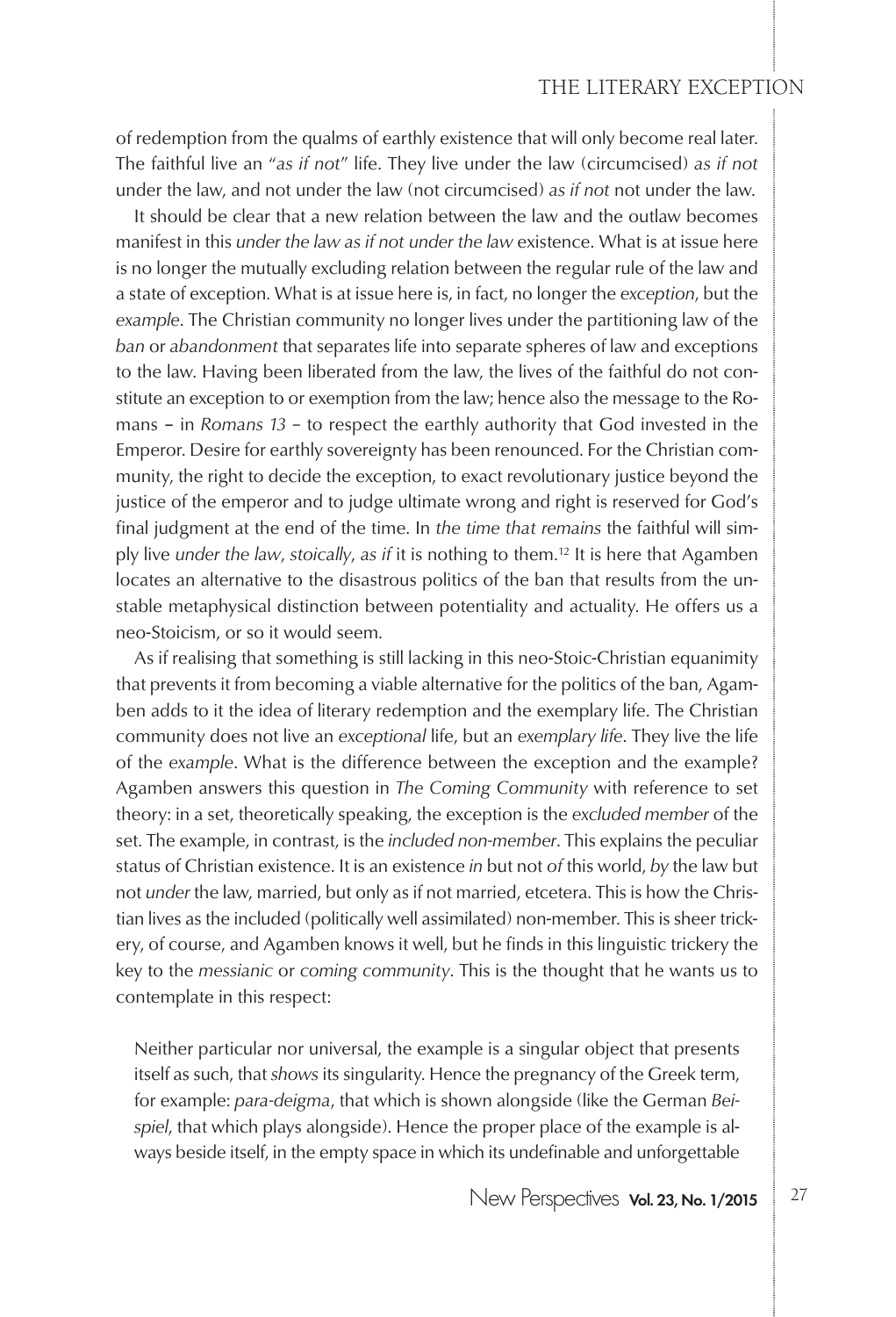life unfolds. This life is purely linguistic life. Only life in the word is undefinable and unforgettable. Exemplary being is purely linguistic being. Exemplary is what is not defined by any property, except by being called. Not being-red, but being*called*-red; not being-Jakob, but being-*called*-Jakob defines the example. Hence its ambiguity, just when one has decided to take it seriously. Being-called – the property that establishes all possible belongings (being-called-Italian, -dog, -Communist) – is also what can bring them all back radically into question. It is the Most Common that cuts off any real community. Hence the impotent omnivalence of whatever being. It is neither apathy nor promiscuity nor resignation. These pure singularities communicate only in the empty space of the example, without being tied by any common property, by any identity. They are expropriated of all identity, so as to appropriate belonging itself, the sign. Tricksters or fakes, assistants or 'toons, they are the exemplars of the coming community. (Agamben, 2003: 6.7–10.1)

At issue in the exemplary life of the Christian is then not a matter of being-Christian, but being-called-Christian; hence Agamben's emphasis on the *being-called* status of the Christian community, the *klesis* of *ekklesia.* In the *klesis* opens up the possibility of Christian community in the time that awaits the final revelation of God's sovereignty. The crucial characteristic of this community is its sheer linguisticity, that is, its fictional and literary existence through which it constitutes and de-constitutes itself without states of exceptions ever coming into play. It exists neither under the law, nor as an outlaw. It simply exists *alongside the law*.

But something more is needed to make the *ekklesia* viable, and Agamben evidently senses this. Some earthly redemption is required to sustain the faith of the Christian community. This is where literature enters Agamben's search for an alternative to the unstable politics of the ban. The *ekklesia* can live under the law as if not under the law, but only as long as its *forgotten* but *unforgettable* life can be remembered. It is up to literature to remember the unforgettable life that the law forgets without ever having come to know it. This is the crucial thought in Agamben's literary messianism. Much more is at stake here than the mere remembrance of the forgotten. At stake is the literary register of that which must remain unforgettable even when it is and remains forgotten (Agamben, 2005b: 39–40). The aim of literature is the complete recapitulation and the redeeming memory of the unforgettable. It holds the place for those who will never again sit at the tables of memory. One discerns in the move that Agamben makes here a shift from one to another of two decisive moments in the work of Benjamin. Now that the Christian *ekklesia* has postponed the divine authority/violence of God till the end of time, it has to rely, in the time that remains, on the angel of history. It has to rely on the redeeming of the past by future generations (Cf. Agamben, 2005b: 75, 77; Benjamin, 1978: 693–694, 702–703). But the unforgettable life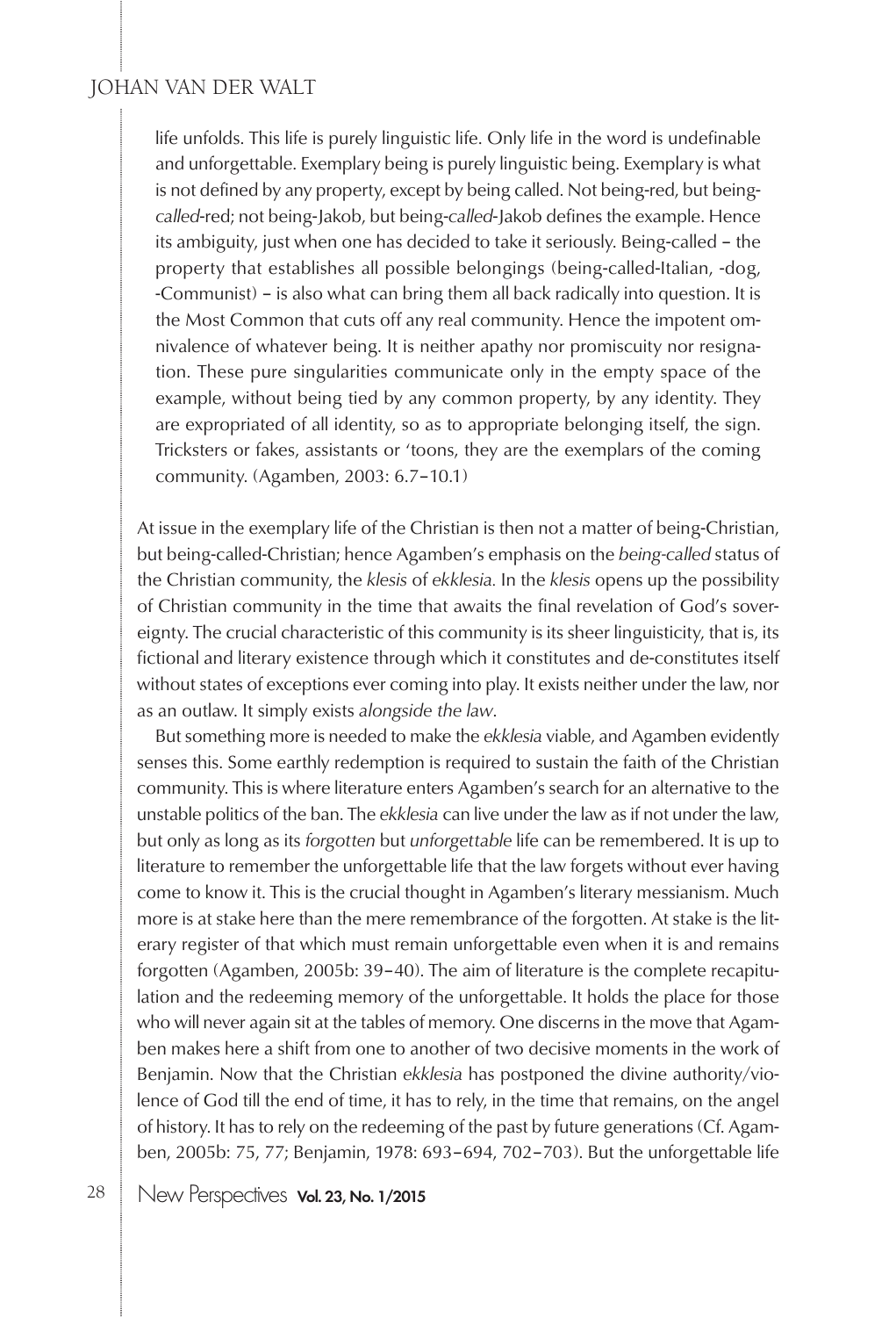will not always be remembered. What will redeem it despite its being irrevocably forgotten? Not chronicles that commemorate it, but literary imaginations that invent it.

Again, the exposition above does not claim to do justice to the awesome scope and depth of *The Time That Remains.* But it has explored the thoughts that Agamben elaborates in this book sufficiently for the purposes of the argument that will be developed in the remaining section of this essay. At issue in this section is an attempt to turn Agamben's literary *example* into a literary *exception*. Agamben's trickery is profound. It is sustained by a sublime scholarly imagination. But it does not provide the adequate response to the politics of the ban and abandonment that he is seeking. Something more than a mere example is necessary for a real escape from the politics of the ban and abandonment. A *real* exception is needed for this escape, but one that is no less literary than the literary example, and as much the remembrance of unforgettable life as that which Agamben attributes to the literary example.

# THE LITERARY EXCEPTION

At stake in this last section of this essay that follows now (before the short conclusion that follows thereafter) is an endeavour to develop an understanding of the status of literature and the literary experience that illuminates the way in which they constitute something vastly more profound than a mere encounter with an example. To be sure, what is at stake here is not and cannot be a return from fiction to the literal or the status of the literal. The aim is, quite to the contrary, to show that the literary experience opens up a unique space of existence in which the literary "example" becomes much more than a mere example. It becomes, *in fact*, an occasion for a cathartic experience that rids real or literal life of a disastrous potential by actualising this potential in an "imaginary" zone; the effect of this actualisation is, however, not imaginary at all but as real as anything that one can imagine to be real. It is in this way that the literary experience *affectively and effectively effects* (effectively effects through "affection") different constellation between potentiality and actuality than the one offered in Aristotelian metaphysics. This is the way in which it sidesteps the political metaphysics or metaphysical politics that Agamben identifies very convincingly as the source of the instability of the political in the European and Western political imagination.

I wish to return here to a number of key references to Paul Celan, Michel Foucault and Italo Calvino that I have recently also explored elsewhere (Van der Walt, 2014; Van der Walt, 2012: 63–88; Van der Walt, 2009a). I will begin with a reading of some lines from Celan's *Meridian* lecture, which is undoubtedly inspired by Jacques Derrida's reading of Celan in *Schibboleth* (Derrida, 1986), but does not claim to follow Derrida closely or in all respects. Celan writes:

The absolute poem – no, it surely does not exist; it cannot exist! ... And the poem would thus be the place where all tropes and metaphors want to become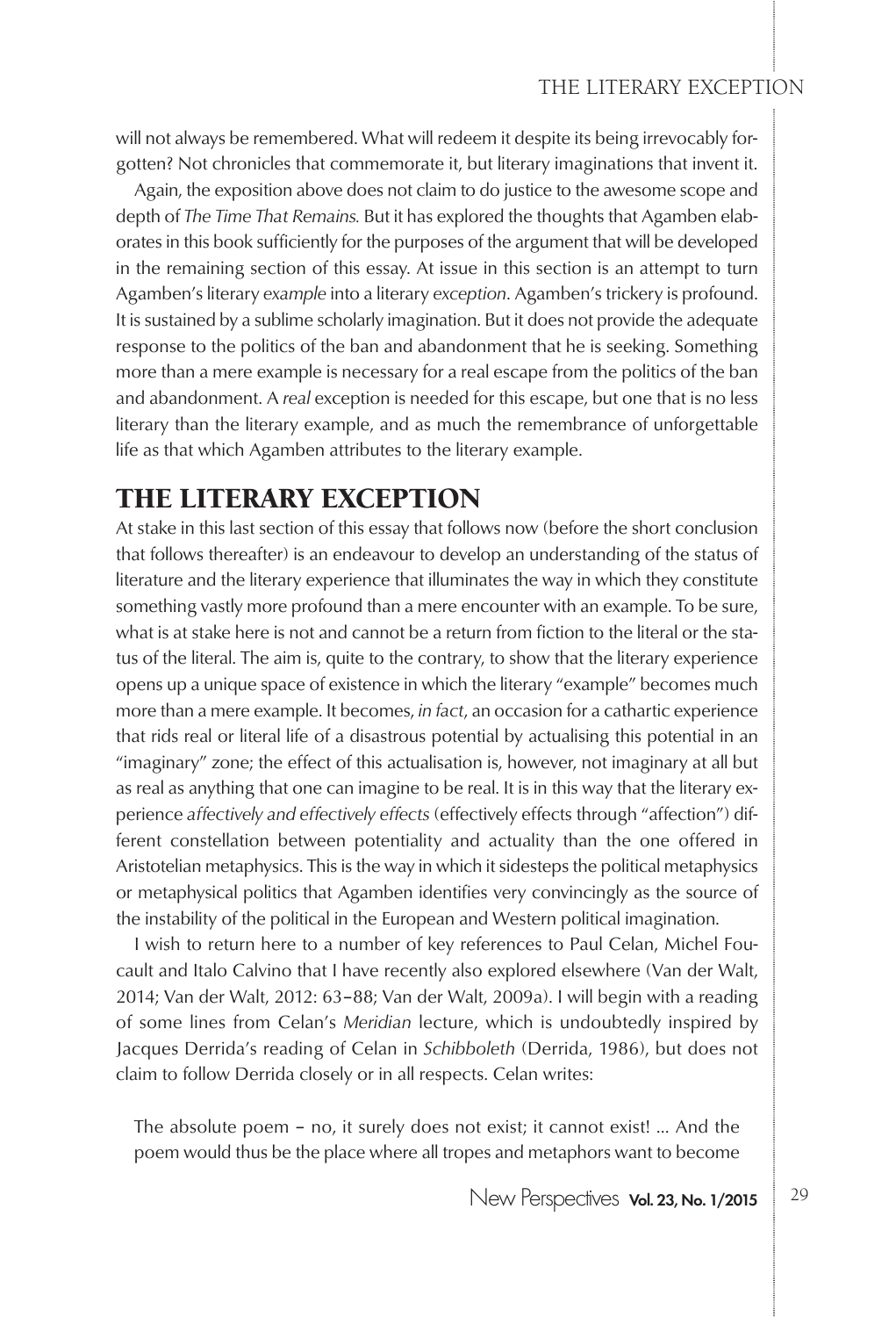absurd … I am speaking of the poem that does not exist! / Ich spreche ja von dem Gedicht, das es nicht gibt! Das absolute Gedicht – nein, das gibt es gewiß nicht, das kann es nicht geben! … Und das Gedicht wäre somit der Ort, wo alle Tropen und Metaphern ad absurdum geführt werden wollen. (Celan, 1983: 199)

Celan invokes in these lines a poem where poetic language (tropes and metaphors) wants to become absurd. This poem, however, does not exist and cannot exist. Two questions issue from these two observations. Why does language yearn to become absurd via poetry, and why can poetry not answer to the desire of language to become absurd (why doesn't and why can't the poem that would answer to this desire exist)? Celan does not answer these questions in the *Meridian* lecture, but plausible answers to them can be gleaned from a remarkable passage towards the end of Foucault's *Histoire de la Folie* and from two equally remarkable passages from Italo Calvino's novel *If on a Winter's Night a Traveller.*

The passage from *Histoire de la Folie* concerns the close but imperfect connection between art and madness, and the significance of this connection. Foucault writes:

[B]y the madness that interrupts it, a work of art opens a void, a moment of silence, a question without answer, provokes a breach without reconciliation.... There is no madness except as the final instant of the work of art – the work endlessly drives madness to its limits; *where there is a work of art, there is no madness*; and yet madness is contemporary with the work of art, since it inaugurates the time of its truth. (Foucault, 1971: 288–289) / [P]ar la folie qui l'interrompt, une Ōvre ouvre un vide, un temps de silence, une question sans réponse, elle provoque un déchirement sans reconciliation …. Il n'y a de folie que comme instant dernier de l'œuvre – celle-ci la repousse indéfiniment ą ses confins; *là où il y a œuvre, il n'y a pas folie;* et pourtant la folie est contemporaine de l'Ōuvre, puisqu'elle inaugure le temps de sa vérité. (Foucault, 1972: 556–557)

Foucault talks about a work of art in this passage, but let us ignore for the moment the differences that may exist between poetry and other types of works of art. When we do so, we see that Foucault also contemplates a relation between art and the complete transgression of meaning that Celan invokes by referring to the desire of language to become absurd via poetry. The connection between the absurdity that Celan invokes in the *Meridian* lecture and the madness that Foucault invokes in the passage above surely need not be laboured. They both evidently contemplate a transcendence and a transgression of standard language or standard artistic expression. They both contemplate a transgression of the meaningful, the rational and the sane. But they both stress the impossibility of this transgression. The work of art "drives madness to its limits," writes Foucault. Madness is "contemporary with the work of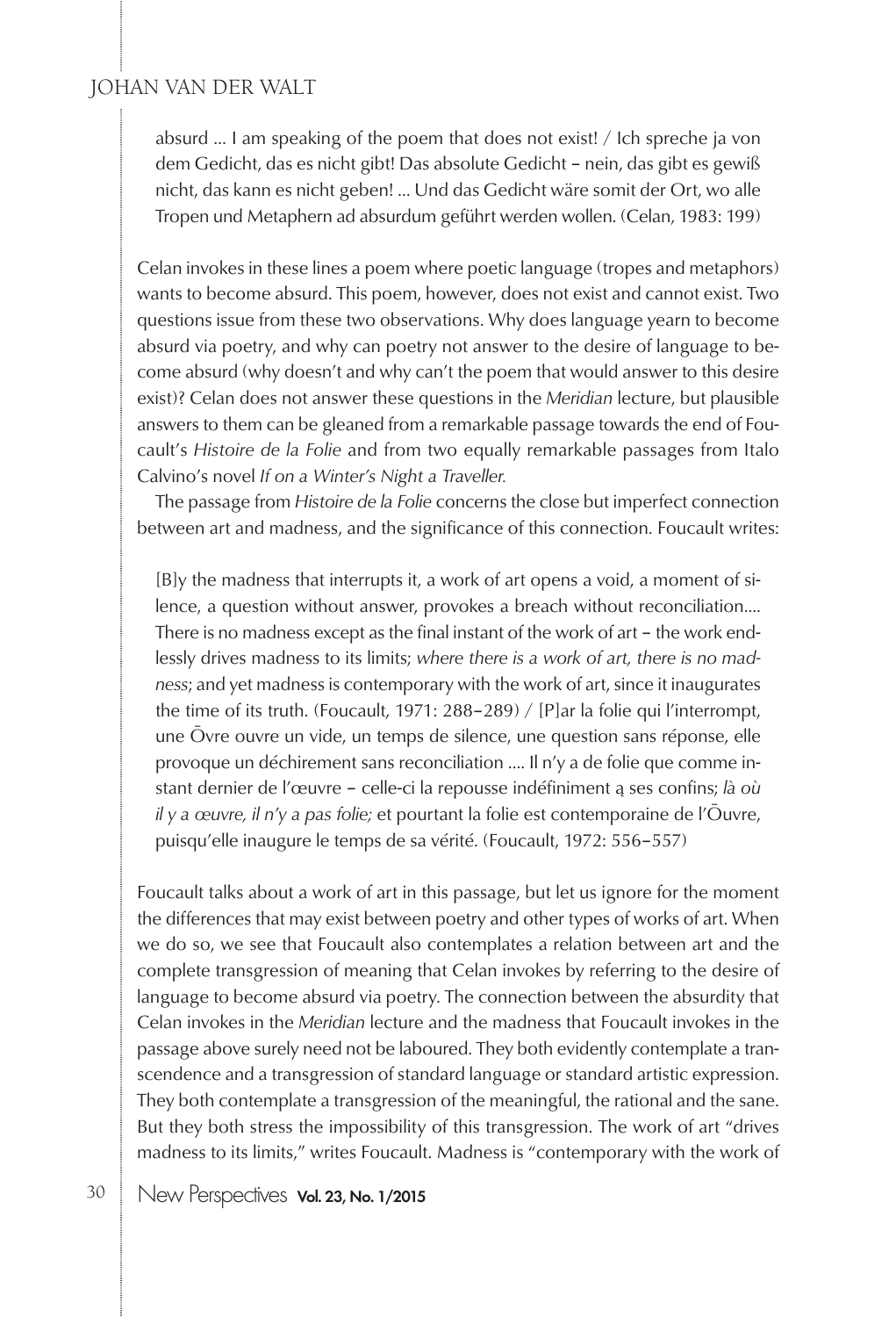art." And yet, art and madness never effectively reach or touch one another. "*[W]here there is a work of art, there is no madness.*" Referring to the madness of Artaud in another line about one page before the passage quoted above, Foucault writes:

Artaud's madness does not slip through the fissures of the work of art; his madness is precisely the *absence of the work of art,* the reiterated presence of that absence, its central void experienced and measured in all its endless dimensions. (Foucault, 1971: 287) / La folie d'Artaud ne se glisse pas dans les interstices de l'œuvre; elle est précisément *l'absence d'œuvre*, la présence ressassee de cette absence, son vide central éprouvé et mesuré dans toutes ses dimensions qui ne finissent point. (Foucault, 1972: 555)

Foucault then also stresses, like Celan, the impossibility of the work of art that would become one with the madness that it drives to its limits and with which it is contemporary. Art moves towards this madness, but never becomes this madness. For that, art is surely still too rational and reasonable; in fact, it is too presentable in public places where raving madness cannot be presented. Madness is the real and ultimate state of exception, the ultimate outlaw that the law cannot even judge. The insane are *culpa incapax*, as standard legal doctrine teaches us. The insane person really does not live under the law of the emperor. And Foucault expressly recognises the radical and unprecedented emancipation that this madness promises:

Goya's idiot who shrieks and twists his shoulder to escape from the nothingness that imprisons him – is this the birth of the first man and his first movement toward liberty, or the last convulsion of the last dying man? (Foucault, 1971: 281) / l' *Idiot* qui crie et tord son épaule pour échapper au néant qui l'emprisonne, est-ce la naissance du premier homme et son premier mouvement vers la liberté… (Foucault, 1972: 551)13

Goya's Idiot. Dostoyevski's Idiot. It is notable that it is exactly with reference to the latter that Agamben notes Walter Benjamin's conception of the redeeming force of literature. Literature is the remembrance of unforgettable life (Agamben, 2005b: 39). But what does literature do in this respect? Does it just furnish us with an example of unforgettable life? And if so, why would the mere furnishing of examples carry with it an emancipatory or redemptive force? It is exactly at this point that Agamben's thesis begins to unravel. And this is why we have moved away from him now in order to glean further instruction from Celan, Foucault and Calvino regarding the possibility of replacing the literary example with the literary exception. But it remains to be asked why this literary exception is more real than the literary example and why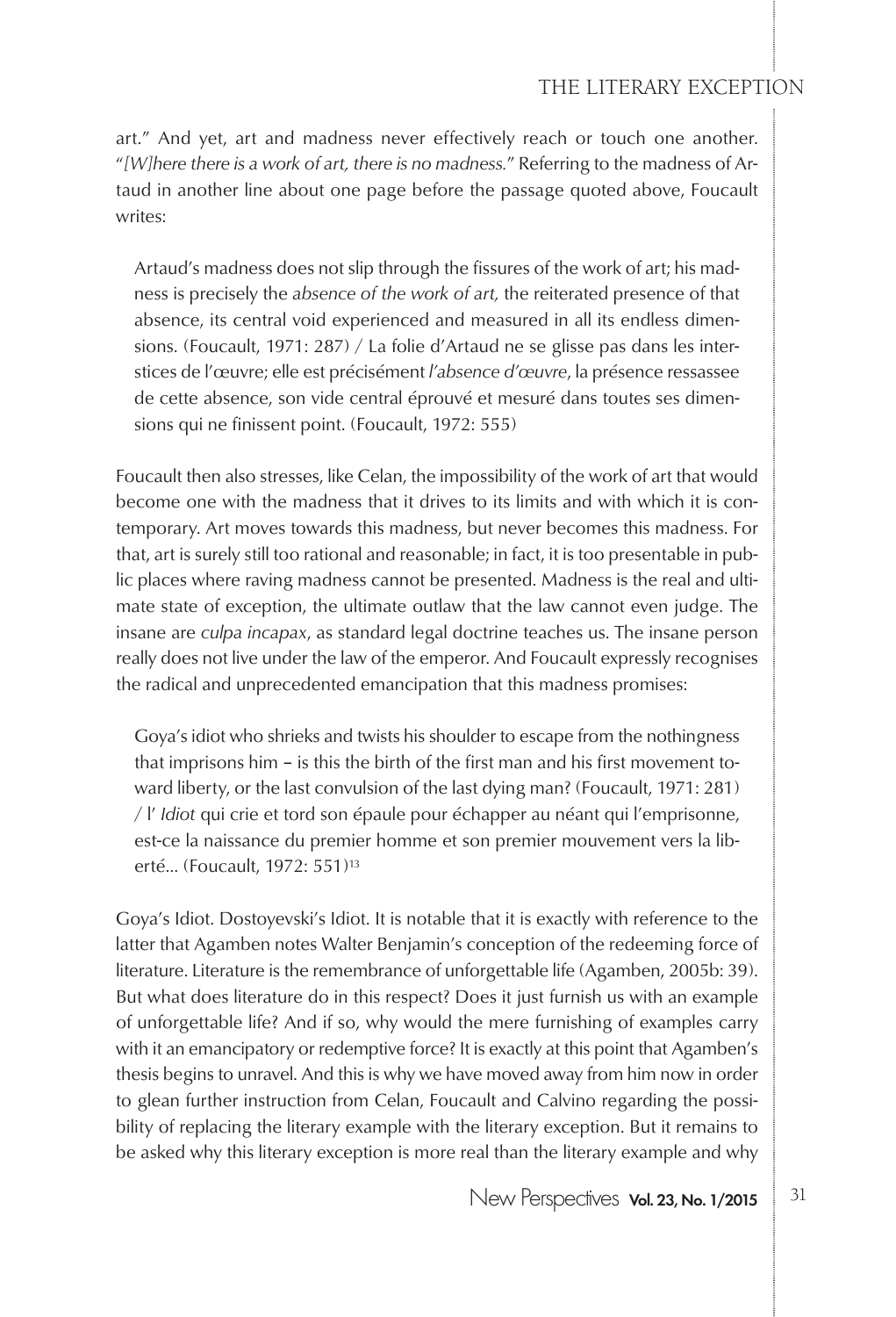it therefore carries with it a more significant and more credible redeeming force. It is precisely in response to this question that Calvino appears to offer us far reaching insights. Two passages from his novel *If on a Winter's Night a Traveller* appear to be crucial for the thought that Agamben prompted us to contemplate here. The first concerns the status of literature. The second concerns a definite transcendence of this status of literature that literature itself facilitates and precipitates. At issue in the engagement with Calvino that follows here is, in other words, a certain self-transcendence of literature. And in this self-transcendence of literature, we shall see, lies the key for a shift from the literary example to the literary exception. Calvino writes:

Apocrypha (from the Greek *apokryphos,* hidden, secret): (1) originally referring to the 'secret books' of religious sects; later to texts not recognized as canonical in those religions which have established a canon of revealed writings; referring to texts falsely attributed to a period or to an author… Perhaps my true vocation was that of an author of apocrypha, in the several meanings of the term: because writing always means hiding something in such a way that it then is discovered; because the truth that can come from my pen is like a shard that has been chipped from a great boulder by a violent impact, then flung far away; because there is no certitude outside falsification. (Calvino, 1988: 192) / Apocrifo (dal Greco *apókryphos*, nascosto, segreto): 1) detto in origine dei 'libri segreti' delle sette religiose; in seguito detto di testi non riconosciuti come canonici nelle religioni che hanno stabilito un canone delle scriture rivelate; 2) detto di testo falsamente attribuito a un'epoca o a un autore… Forse la mia vocazione vera era quella d'autore d'apocrifi, nei vari significati del termine: perché scrivere è sempre nascondere qualcosa in modo che venga poi scoperto; perché la verità che può uscire dalla mia penna è come una scheggia saltata via da un grande macigno per un urto violento e proiettata lontano; perché non c'è certezza fuori dalla falsificazione. (Calvino, 1979: 193)

The first observation that one can make with regard to this passage concerns its concordance with Celan's and Foucault's assessment of the status of literature. Calvino, too, dismisses the possibility of literature that would actually access or assess or re-enter the mystery from which it derives or emerges. Literature is apochryphal in two senses of the word. It emerges from (*apo-*) a secret (*kryphos*), and it *falsifies* the secret. By falsifying the secret, it also sustains the secret. By falsifying the secret it does not reveal the secret, and the secret can only remain a secret if it is not revealed. <sup>14</sup> Also for Celan and Foucault it is exactly the inability of the poem and the work of art to actually effect or enter absurdity or madness that sustains the absurd and madness. If the poem or the work of art reflected the absurd meaningfully and comprehensibly, the absurd would no longer be absurd, and madness would no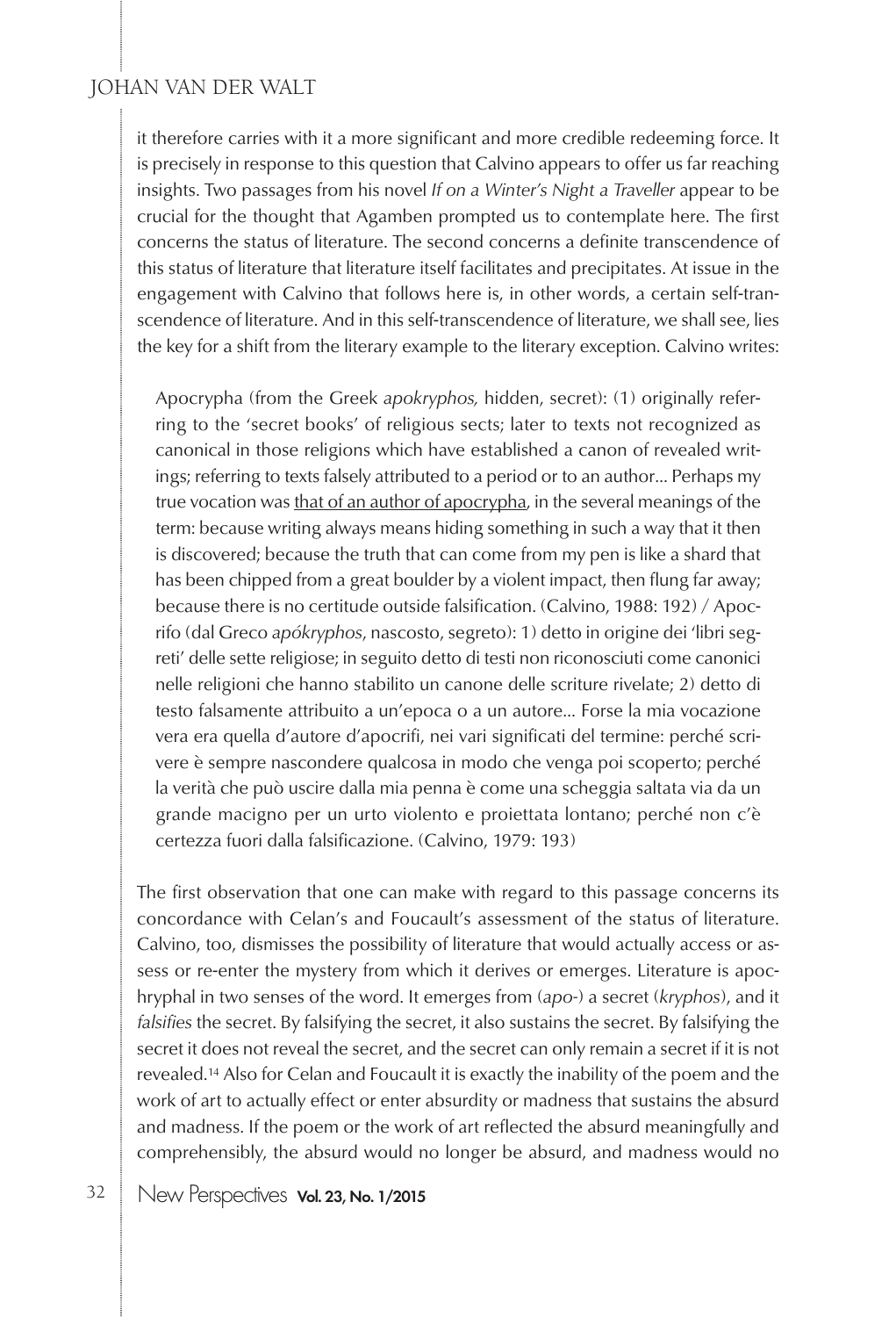longer be mad. The generic readability that would give effect to the singular aspiration of the poem would also destroy this aspiration, argues Derrida forcefully with reference to Celan (Derrida, 1986: 26).

How does literary language, evidently incapable of exiting its literary or linguistic status, nevertheless transcend itself? A second passage from *If on a Winter's Night a Traveller* would appear to offer a clue. Here Calvino writes:

The book I would like to read now is a novel in which you sense the story arriving like still-vague thunder, the historical story along with the individual's story, a novel that gives the sense of living through an upheaval that still has no name, has not yet taken shape… (Calvino, 1988: 72) / Il libro che ora avrei voglia di leggere è un romanzo in cui si senta la storia che arriva, come un tuono ancora confuse, la storia quella storica insieme al destino delle persone, un romanzo che dia il senso di stare vivendo uno sconvolgimento che ancora non ha un nome, non ha preso forma… (Calvino, 1979: 71–72)

"[A]n upheaval that still has no name, has not taken shape..." / "uno sconvolgimento che ancora non ha un nome, non ha preso forma..." At issue in this passage is evidently still an irreducible mystery and therefore still a secret that has not yet been and cannot be revealed. The secret cannot be revealed or named because it is nameless and shapeless. The novel "in which [one senses] the story arriving like still-vague thunder [in cui si senta la storia che arriva, come un tuono ancora confuse]" cannot name the shapeless and nameless upheaval. The upheaval must therefore remain secret. Whatever it says or communicates about this upheaval will be a falsification. All names that it might attribute to the upheaval will be apocryphal. The barrier between art and madness and between the poem and absurdity that Celan and Foucault observed is evidently still separating the novel from the nameless upheaval at stake here. And yet, the novel can give "the sense of living through" the upheaval.

At issue in this "sense of living through" is another *as if not* experience. It may be the same *as if not* experience that Agamben has in mind, but we do not know, for Agamben does not address this point. We can therefore not attribute to him the thought that Calvino might be thinking here. Calvino seems to suggest that the reading of the apocryphal novel is an *as if not* experience. This would seem counter-intuitive and may well invite the common sense objection that reading is an *as if* experience, not an *as if not* experience. However, a closer look at Calvino's exact words in the second passage quoted above reveals why one may attribute this thought to him and why the thought is cogent. Specifically of concern here is the phrase "give a sense of living through." It is important to note the tautological character of the phrase. "Sensing" is the essence of "living through." "Living through" is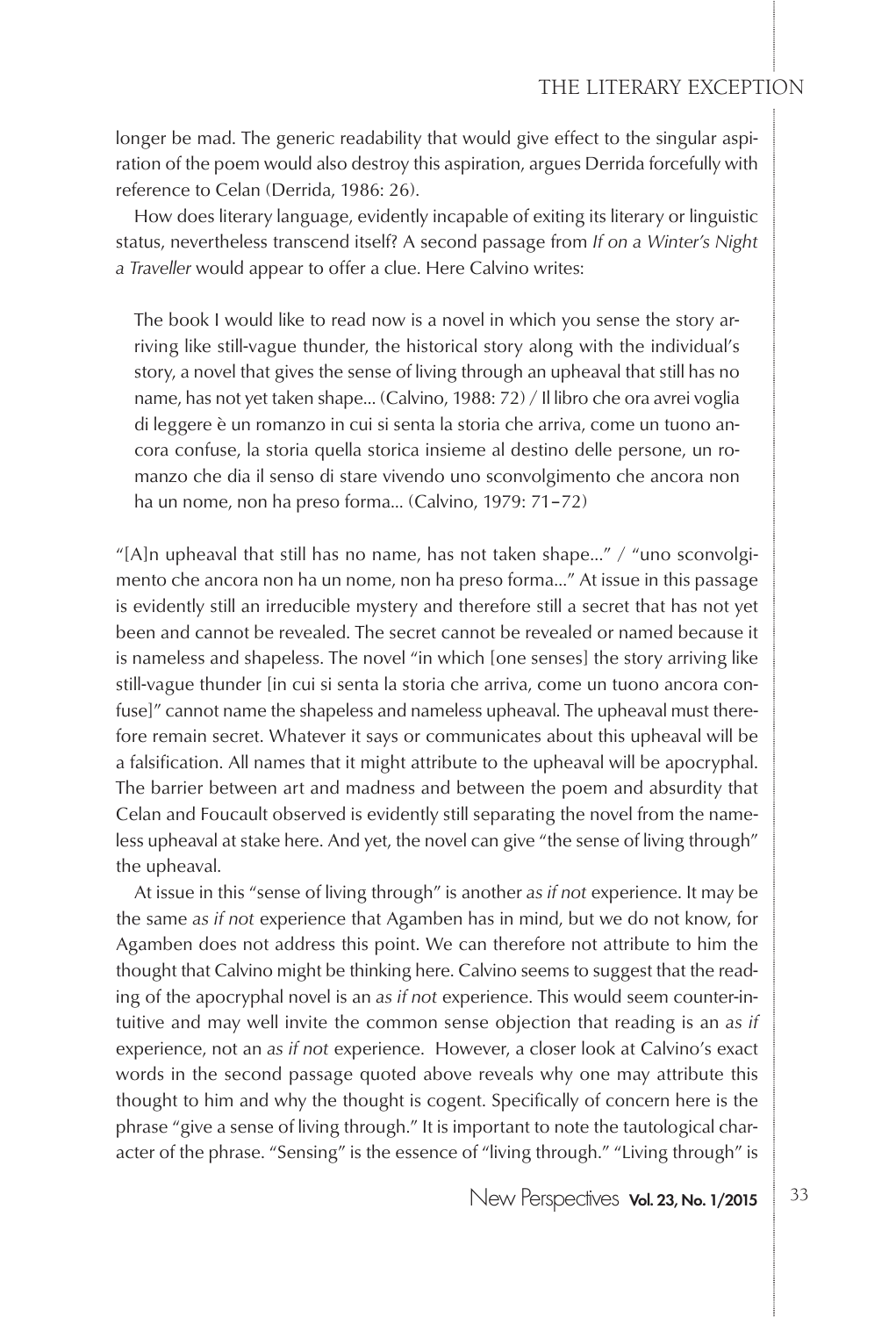first and foremost a matter of *sensing*. *Giving a sense* or *giving sense* therefore already facilitates or constitutes an instance of "living through." At issue in the novel or in the response to the novel is therefore not *just an imagination* of living through something. At issue is not an "as if" we are living through some event. The novel *gives* the sense. It gives, affords and facilitates nothing less than *an actual living through* the upheaval.

In other words, the reading of the novel does not concern the mere imagination of an event. It does not concern or entail an "as if" experience. Reading entails vivid and visceral experience, as vivid and visceral as any other bodily experience; as vivid and visceral, for instance, as a nosebleed. Sometimes it might take nothing less than a nosebleed to disrupt the experience of reading. Engaged reading produces the momentary sense of no longer being tied *by* the language *to* which reading is irreducibly tied. The actual experience of reading is therefore a matter of living under (the law of) language *as if not* living under language. The objection that the opposite is true, the objection that reading is an imagined experience and therefore an *as if* experience and not an *as if not* experience, contemplates a disembodied imagination from the perspective of which the very real existential threshold- or boundary-crossing experience of reading and the profound liberating role that this experience plays in human existence cannot be appreciated. The redeeming force that Agamben attributes to the reading of literature is imperfect (apocryphal/falsifying) but real. Literature produces par excellence the *as if not* experience of messianic time, the experience of living under the law *as if not* living under the law. Reading *is*, at least in a certain sense, the redemption that takes place in the midst of and under law, the redemption that renders the experience of law unreal. What law? In the case of literature it is the general laws of language and linguistic reference that are concerned. It is the liberation from these laws that opens up a space that delivers the reader from the constraints of language. Reading effects the self-transcendence of language. 15

The point that is at issue here is not a new one. It is well known that the ancient Greeks experienced the works of their tragic writers as a veritable catharsis. The physical performance of these works, of course, contributed significantly to the sense of "living through" the upheavals that the tragedies surely were, just like good theatre performances today still "[give] the sense of living through" the upheaval staged by the play. But the reason for reading literature is surely in fundamental respects the same as the reason for attending a theatre performance. At stake in both is a real instance of that which Calvino describes as "living through an upheaval." One does not read novels or poetry for the sake of obtaining examples, as if one only does so in order to obtain knowledge of "the lives of others." We read literature because we desire to be touched or moved by those lives. At issue in reading is real communication with the otherness of other lives.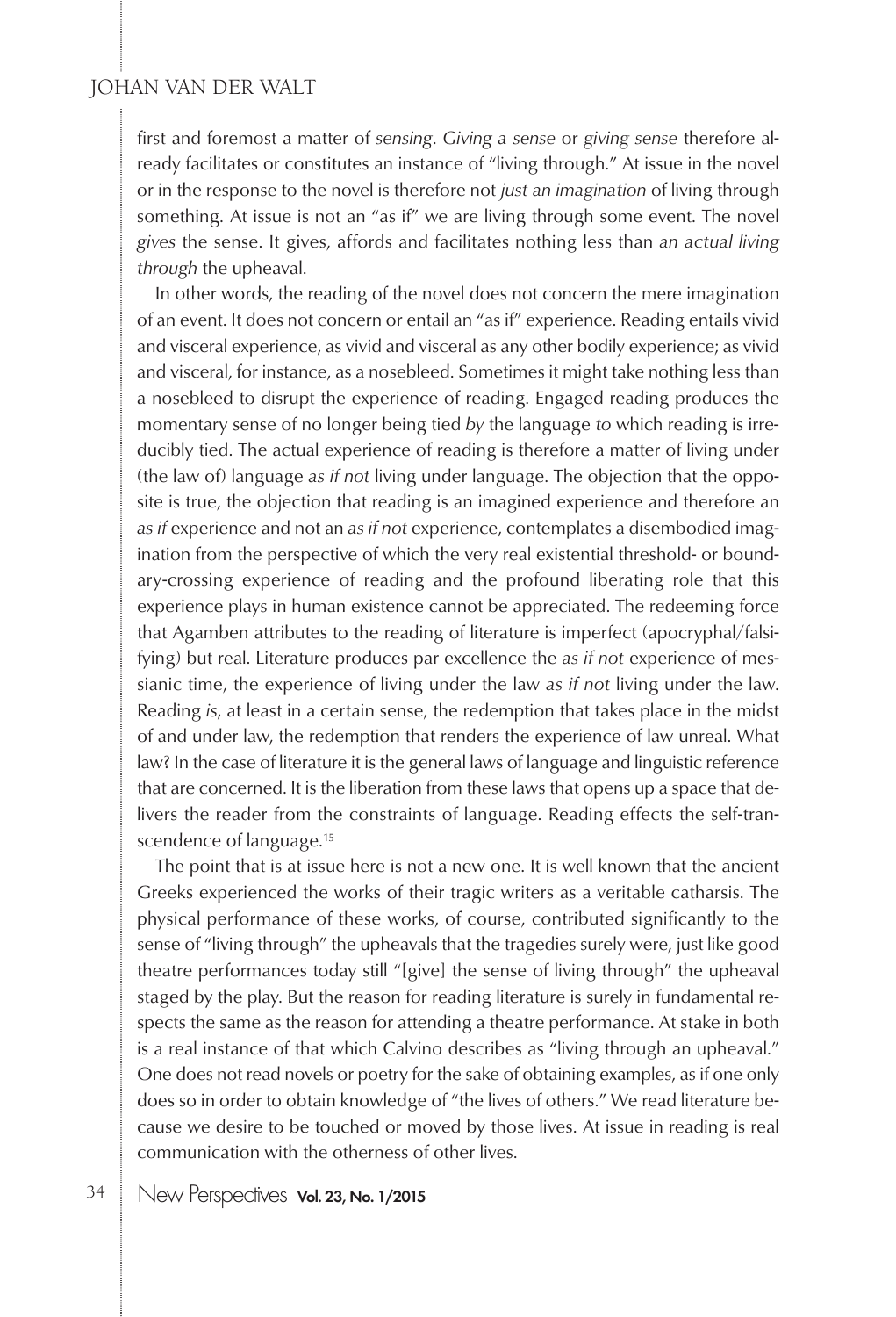Literary works can in some respects surely also be described as examples. And literary characters can, for this reason, also surely be regarded, in terms of the set theory that Agamben brings to bear here, as "included non-members." But it is not evident how *community can come* from this non-membership or from the mere inclusion of non-members. The mere inclusion of non-members that is ultimately never a proper inclusion – consider for a start the ruthless migratory employment practices associated with globalisation – has become one of the most vexing problems of our time. Unless literary characters also attain a certain membership status for and with us, there will be no sharing of significant community with them.

# CONCLUSION: THE LITERARY EXCEPTION AND THE LITERARY COMMUNITY

If there is some kind of community at stake in the art, poetry and literature that we have been exploring above with reference to Celan, Foucault and Calvino, it is indeed the *community with the exception* or the *community of exceptions* that Agamben describes in terms of "the excluded member" of the set. The absurdity towards which poetry pushes language - say Lenz's absurd journey through the mountains<sup>16</sup> – always remains foreign to the poem. The poem that would capture and communicate this absurdity cannot exist, stresses Celan. Artaud's madness never enters the work of art, Foucault tells us. The text of the novel always falsifies the secret from which it stems, Calvino explains, and it is this falsification that effectively keeps the secret and keeps it *excluded* from the novel.

And yet, the novel enters a certain communication with the secret – it lives through it. Art cannot enter madness, but art and madness share the same space and time. They are contemporaries, Foucault tells us. The poem gives form to the most intimate language of a singular being. Like Buchner's Lenz it is a lonely wanderer. And yet, it is a lonely wanderer with whom we can have a secret meeting – "Das Gedicht ist … einsam und unterwegs … [a]ber steht … gerade dadurch … im Geheimnis der Begegnung." (Celan, 1983: 197–198)

The psychic energy that sustains the community with the excluded member is the desire for the very secret of the other and the desire that this secret remain secret. It is the desire that rests content with living through the upheaval of the existence we have in common or share with others, without any demand that the secret lives of others become amenable to common projects and projections, not even the projections of common knowledge. Those who are familiar with the writings of Nancy will already have noticed that two concepts that are central to his thinking – *en commun* and *partager* – have entered the description of the literary community that has commenced here. The literary community described here is perhaps none other than the inoperative community (*la communauté disœuvrée*) that his work contem-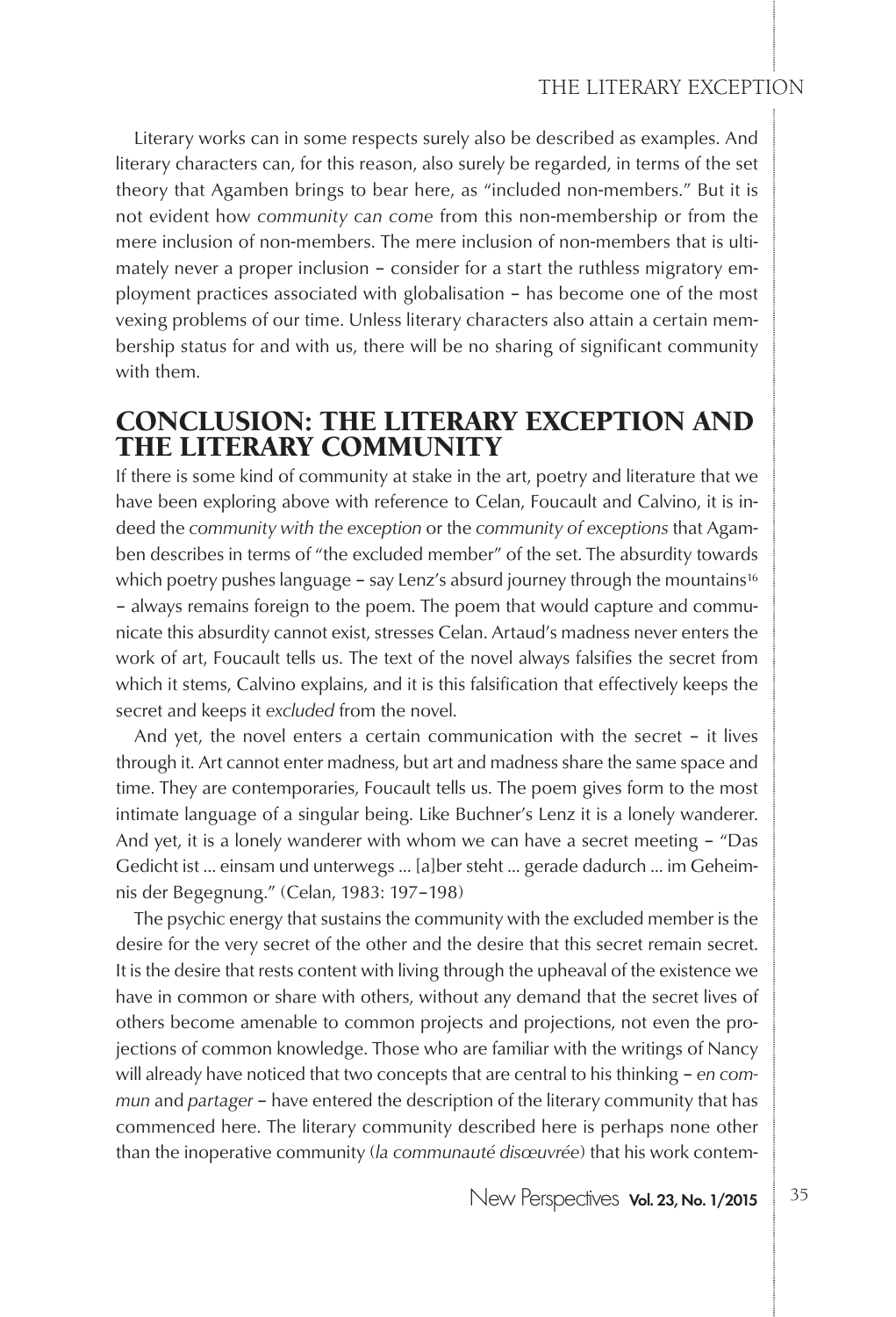plates (Nancy, 1999). For Nancy too, the sustenance of the singular secrets of others is the bonding energy that not only sustains this inoperative community, but also prevents it from becoming a common operation or operative community that would grind singular secrets over the same operational mill and reduce them to the same generic dust.

Why is this inoperative community a literary community? Why does Nancy himself also describe it in terms of a *literary* communism or *literary* Marxism? He does so because the literary – the literary that explores and sustains the absolutely singular secrets of others – resists myth and the mythical production of stories that are common to us all. The *en commun* in terms of which Nancy describes the communality of the inoperative community is strictly conditioned by singularity. It evaporates when communities resort to the communalisation represented in myth and effected by mythmaking. Mythmaking is the essence of operationalisation and mobilisation (ibid.: 107–176, 175–198). And mythmaking is the essential termination of desirous and curious communal relations *between* members of a community – the termination of the *en commun –* and a replacement of these relations with homogenous articles of faith that tie them together by tying them all to the same godhead or truth. Mythmaking concerns the fabrication of one communal bond that Durkheim (1930: 35–78) called "mechanical solidarity." It concerns the replacement of horizontal relations between mortals – what Nancy calls *le horizontalité de morts* – by one vertical relation that ties all members of a community to the same God or gods and turns them into one indivisible unit of sovereignty. Mythmaking is the essential condition for the oneness of sovereignty that is so crucial for Schmitt. <sup>17</sup> And it is in this replacement of horizontal relations between mortals with one vertical relation between mortals and the sacred that one recognises the essential mechanism that precipitates the eternal return of political theology that Lefort understood so acutely.

Nancy's contemplation of the inoperative community has much in common with liberal political theory and political liberalism. There is vast potential for interesting comparative scholarship on resonances and dissonances between the work of the American political theorist John Rawls, for instance, and that of Nancy. There is a strong resonance between Rawls' disqualification of comprehensive worldviews from liberal democratic politics, on the one hand, and Nancy's resistance to mythmaking, on the other (Cf. Rawls, 1996). But Nancy himself appears to be wary of political liberalism. His comment on the inadequacy of tolerance as a source of community, which was cited in the opening paragraph of this essay, surely suggests this. His contemplation of the *en commun* that sustains the inoperative community is evidently an endeavour to stress the *desire for* and *of* community – indeed, it should become clear that nothing less than a certain eroticism is at stake here – that mere tolerance does not seem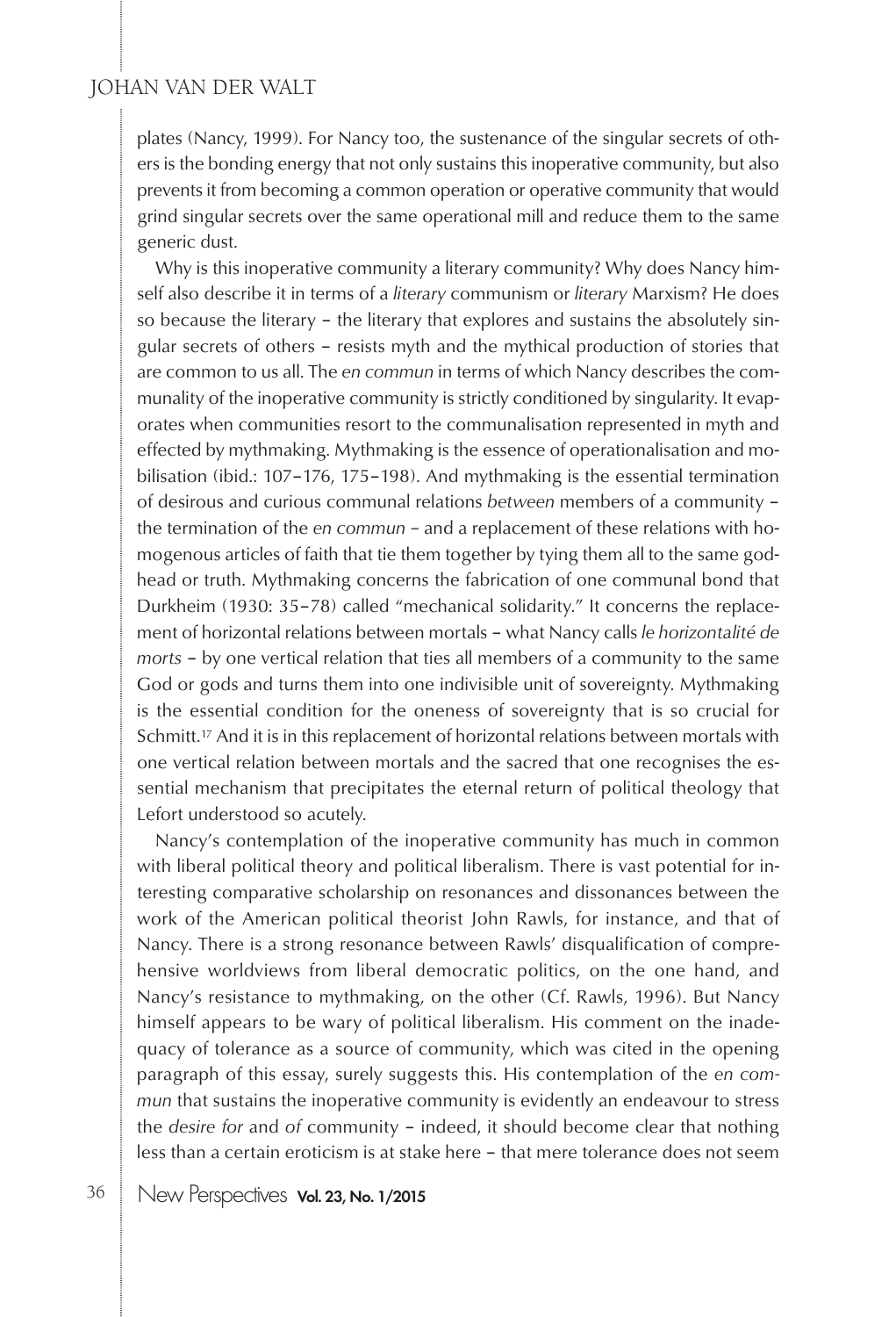to promise. Mere tolerance would indeed seem to turn on or amount to little more than the mere inclusion of the non-member for instrumental reasons or reasons of divisions of labour. Typical political liberal conceptions of society in terms of collaboration and mutual tolerance between free-standing or "pre-communal" individuals (assuming just for a moment and for argument's sake that the notion of "pre-communal individuality" is not completely fallacious) would appear to constitute nothing more than an inclusive system of non-membership, that is, a system of examples (of individuality). They envisage something akin to the instrumental solidarity that Durkheim calls "organic." However, Durkheim's "organic solidarity" (not to mention his concept of "mechanical solidarity") is also not what Nancy has in mind (Cf. Durkheim, 1930: 79–102). There is surely more to Nancy's *en commun* than just this.

Why is the inoperative and horizontal community a literary community? The horizontal community is a community of desires and curiosities. And desire and curiosity turn on poetry. We have it from Derrida that the most defining physical or bodily excitement turns on an act of imagination. A "spectral phantasm," he calls it. He tells us this in response to Nancy's observation that the crossing of boundaries and touching of limits turn on sublime imagination. <sup>18</sup> The poem is a secret encounter with a lonely wanderer, Celan tells us. But the inverse is also true. The secret encounter with the lonely wanderer is, likewise, always a poem. Only the poem allows for a secret encounter.

Does the inoperative and literary community ultimately escape from the unstable metaphysics of potentiality and actuality and the disastrous politics of the ban and abandonment that Agamben traces to this metaphysics? The chances are that it does. It no longer entertains the sacrificial doubling of existence that distinguishes categorically between life, on the one hand, and what life must be, on the other. It no longer separates the realms of is and ought in a manner that calls for disastrous and bloody sacrificial re-foundations of society by the vertical acts of sovereign constituent powers. <sup>19</sup> It envisages a horizontal concept of law that simply develops in praetorian fashion from case to case (Cf. Nancy, 2000a: 48).

Does the inoperative community then forfeit all aspirations of significant societal transformations? Does it constitute a case of political acquiescence, a case of blissful oblivion regarding the glaring structural injustices of present societies and the very real and potentially bloody sacrifices that will have to be made to change all or some of this? Is the erotic fascination with Goya's and Dostoyevksi's idiots – the Foucaultian fascination with the singular and secret liberty of madness and derangement as the ultimate transgression of common conceptions of logos – ultimately little more than political idiocy that underestimates the need for concerted political organisation and ruthlessly strategic political action? Is it just another case of a Christian stoicism that lives under the law as if not under the law, resigned to the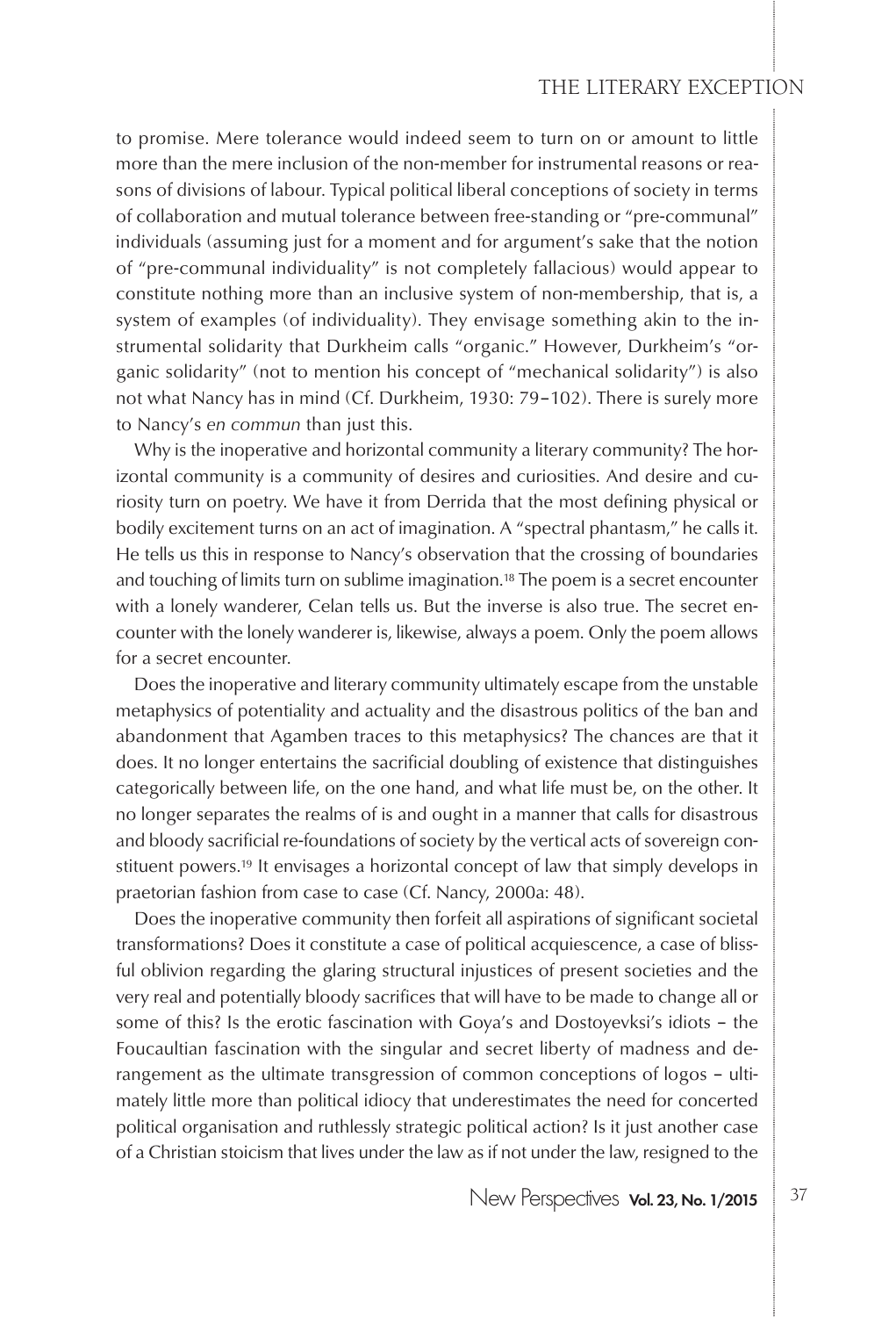injustices of the world and steadfast in the faith that God will eventually judge and punish the wicked and redeem the good?

Bertold Brecht responded to the 1953 labour unrest in East Germany with his poem *Die Lösung.* The poem observed the situation comically but also poignantly: The government can no longer trust the people. Should the government not just go ahead and elect a new people? (Brecht, 1953)<sup>20</sup> The poignancy of this remark concerns its recognition of something that Brecht may or may not have had in mind, namely, the recognition that the transformation of society depends less on re-elections or re-impositions of governments than on the "re-elections" of peoples. Significant transformations of societies depend on significant transformations of peoples. They depend on erotic changes of hearts and minds. Concerns with current injustices cannot be imposed on those who do not sense these injustices. Doing so will simply risk similar or graver injustices. People and peoples are the way they are. No philosopher king with abstract insights and convictions regarding ideal societies will make them more just by imposing principles of justice on them from above.

For a people to become more just, or just more inclined to community, they need to be intellectually seduced. Their capacity for compassion has to be aroused. A philosopher king cannot do that, however extensive his powers of surveillance. Only poets and artists can (perhaps this is what Brecht the poet had in mind). The erotic appeal of abstract moral principles is negligible, Richard Rorty tells us. Cultures that eventually came round to showing greater respect for the equal dignity of everyone were moved by literature, not by Kantian philosophy, he writes (Cf. Rorty, 1993). <sup>21</sup> And it is a good question whether those moved by the coercive imposition of abstract convictions on people who do not share them are moved by these convictions or aroused by the violence that these convictions always seem to justify. For there is, sadly, another madness and another eroticism with which the literary community always has to contend, namely the deranged eroticisation of violence that often accompanies the *literal* mind set, the unimaginative mind set that cannot sustain the poetic and artistic sustenance of secret madness, but is madly driven to make the secret finally, conclusively and disastrously public.

What ultimately drives the politics of the ban and abandonment with which Agamben engages so profoundly is the violent yearning for the literal or factual exception and the pornographic urge to expose hidden boundaries so as to render them explicit. <sup>22</sup> And almost as if aiming to aid and abet this pornographic urge – perhaps surreptitiously also succumbing to it – the governmental responses of our time would seem to rest content with responding to it with systems of mass surveillance. In the process, the profound literacy and subtle eroticism on which an affective and effective sense of community turns appear to be increasingly displaced by the thick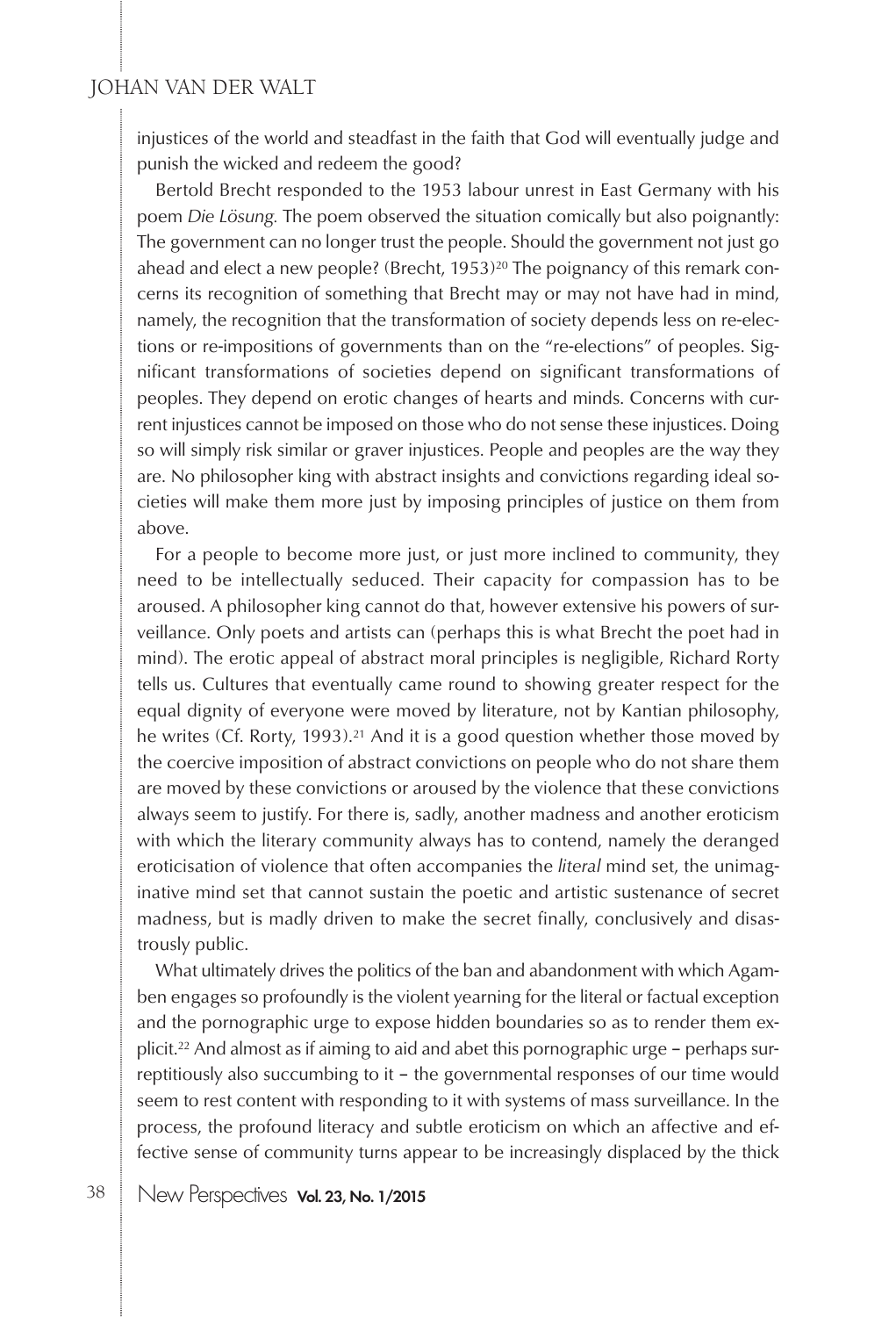superficiality of a massive voyeurism. To talk of the "deep state" as people often do in this context – myself included (Van der Walt, 2015) – is to resort, at least in this respect, to a gross misnomer.

#### ENDNOTES

- <sup>1</sup> It is important to stress that the age of surveillance is surely not over in the United States. The New Freedom Act that stands to be introduced in the United States constitutes a rather ambiguous departure from Section 215 of the Patriot Act, as similar legislation – i.e. the Data Retention and Investigatory Powers Acts – in the United Kingdom has made clear (Ball, 2015).
- <sup>2</sup> A lack of competence and adequate understanding disqualifies me from making a similar observation with regard to the Arabic world, but it is quite possible that the observation can be extended to at least some Arabic countries.
- <sup>3</sup> To be sure, deserts are not generally to be considered "God-forsaken." Prophets and mystics have often sensed that their "emptiness" is the abode of the sacred (Jasper, 2004).
- <sup>4</sup> Ulrich Preuss describes this tendency or obsession in Schmitt's work masterfully: "[Schmitt] ist einer der Intellektuellen, die sich theoretisch und praktisch von den Abgründigkeiten der Politik haben fesseln lassen und das in ihr enthaltene humane Rationalisierungspotential ausgeschlagen haben." (Preuss, 1993: 133)
- <sup>5</sup> Cf. Nancy (1996: 114): "'Littérature' veut dire: l'être-en-commun de ce qui est sans commune origine, mais originairement en-commun, ou avec."
- <sup>6</sup> This argument is forcefully presented by Kistner (2009). I rely in this essay on some passages from my response to her in Van der Walt (2009b).
- <sup>7</sup> Respectively *constituted* power and *constituting* power.
- <sup>8</sup> Agamben's thesis regarding "Schmitt's response" to Benjamin is profound and fascinating, but the references to Schmitt's works on which he founds the thesis are far from convincing. He locates this response in Schmitt's *Politische Theologie*, a text that is a very unlikely candidate in this regard and would rather seem to support a narrower convergence between Schmitt and Benjamin. He would have done much better to locate this response in *Der Hüter der Verfassung* of 1931 and *Die Diktatur* of 1921 (to which he does refer earlier on). But even had he done so, the thesis would still rest on a very selective reading of Schmitt's works/texts that is hardly reconcilable with the comprehensive statement of his constitutional theory in the *Verfassungslehre* of 1928.
- <sup>9</sup> *Natura naturans* is Spinoza's term for "nature in the process of becoming." *Natura naturata* is his term for "nature that has already become what it is" or "nature that has matured into its final form." The two terms can be translated more literally, should one wish to do so, as "nature naturing" and "natured nature."
- <sup>10</sup> According to earlier (standard) dualistic interpretations of Plato. This dualistic understanding of Plato has been questioned by Gadamer (1968: 372–376, 386–389; 1978).
- <sup>11</sup> A brief look at Agamben's assessment of Heidegger's response to Aristotle's potentiality/actuality distinction by recasting it in terms of the distinction between Being/beings (*Sein/Seienden*) nevertheless goes a long way towards explaining why Agamben ultimately turns away from this line of think-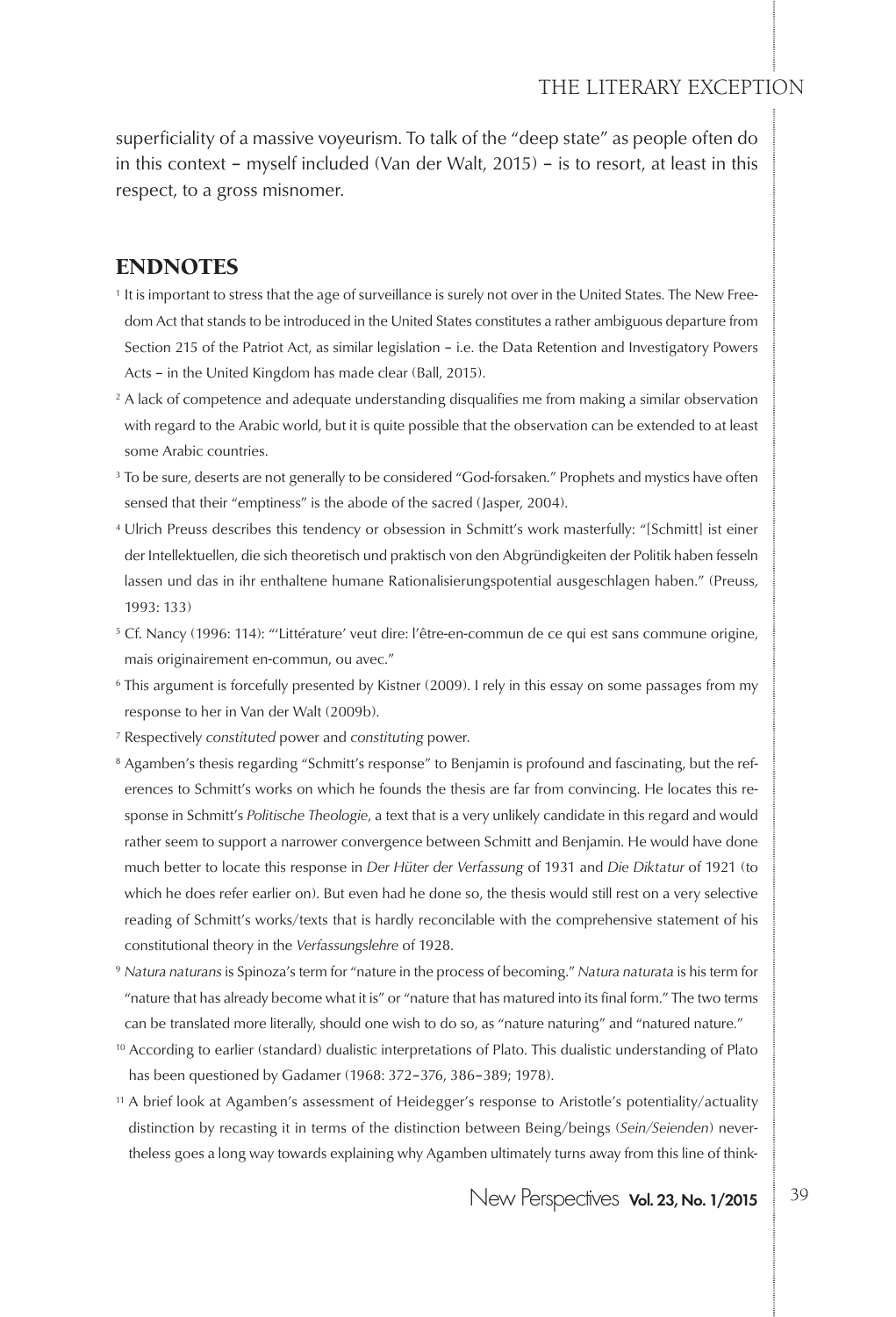ing. What light does Heidegger's endeavour to rethink the potentiality/actuality distinction in terms of the relation between Being and beings cast on the relation between Heidegger's thought and the ideology of National Socialism? As in the case of Schmitt above, Heidegger's personal biography is again not at stake here. Agamben articulates in a nutshell what surely remains the most disconcerting link but also the most significant difference between Heidegger's thought and the biological racism of the National Socialist movement. Both Heidegger and the Nazi movement were concerned with a fundamental retrieval of the *facticity of existence* from the lifeless mediocrity of bourgeois life. Heidegger articulated this quest for facticity in terms of a distinction between *Dasein's* authentic (*eigentliche*) concern with its own death, on the one hand, and the unquestioning life of *das Man*, on the other. In this respect Heidegger was surely a child of the times. The broad cultural, artistic and intellectual resistance to bourgeois life and politics surely also raised its head in Heidegger's distinction between authentic *Dasein* and *das Man*. The symbolism and ideology of the National Socialist movement drew much of its inspiration and energy from the same broad configuration of anti-bourgeois sensibilities as that which was afoot at the time of the Weimar Republic. This was especially true among Nazi elites. However, what distinguished Heidegger's position fundamentally from those of the antibourgeois cultural revolutionaries of his time, argues Agamben, was his insistence that *facticity* could not be reduced to *facts*. Facticity was for Heidegger not a *presence* that could be reduced to a present state of affairs, be this state of affairs racial, biological, cultural or otherwise; hence also the profound difference between his thought and the factual biological racism of the National Socialism. For Heidegger, facticity had nothing to do with beings. It concerned *Dasein's* exposure to Being. This was Heidegger's attempt to rearticulate Aristotle's distinction between actuality and potentiality. In the final analysis, however, this re-articulation did not offer a way out of the politics of the ban. (Cf. Agamben, 1998: 150–153)

- <sup>12</sup> The quintessential articulation of Stoic indifference to things beyond one's power or control can be found in the *Enchiridion* of Epictetus. Epictetus wrote: "If [something] concerns anything beyond our power, be prepared to say that it is nothing to you." (Cf. Ferguson, 2003: 366)
- <sup>13</sup> At stake here is, of course, not a *political* emancipation or liberty that could *literally* be considered as a political goal, but a *literary* emancipation (which is by no means a lesser emancipation). It is crucial to understand that literary and literal emancipation move in two completely different directions here. They have two completely different trajectories. The task of the latter is ultimately to save us from the utter agony, pain and destruction to which the former would expose us if it were to become literal. (See further Van der Walt, 2014: note 30 *supra.*)
- <sup>14</sup> Nancy recognises the wish to sustain the secret as central to the work of Derrida. Cf. Nancy (2001: 63): "Il veut toucher ainsi au secret … de tout nom et qui est le secret par excellence: celui qui reste secret même quand on le dévoile, surtout quand on le dévoile…"
- <sup>15</sup> The common sense objection may want to insist that the novel only gives a partial *sense* and *experience* of living through that is always accompanied by an additional awareness of not really living through. This additional sense is marked, for instance, by the awareness of the familiar room in which the reading takes place, an awareness that takes the reader miles away from the imaginary reality evoked by the text. The sense of *living through* that reading produces, the objection may continue, is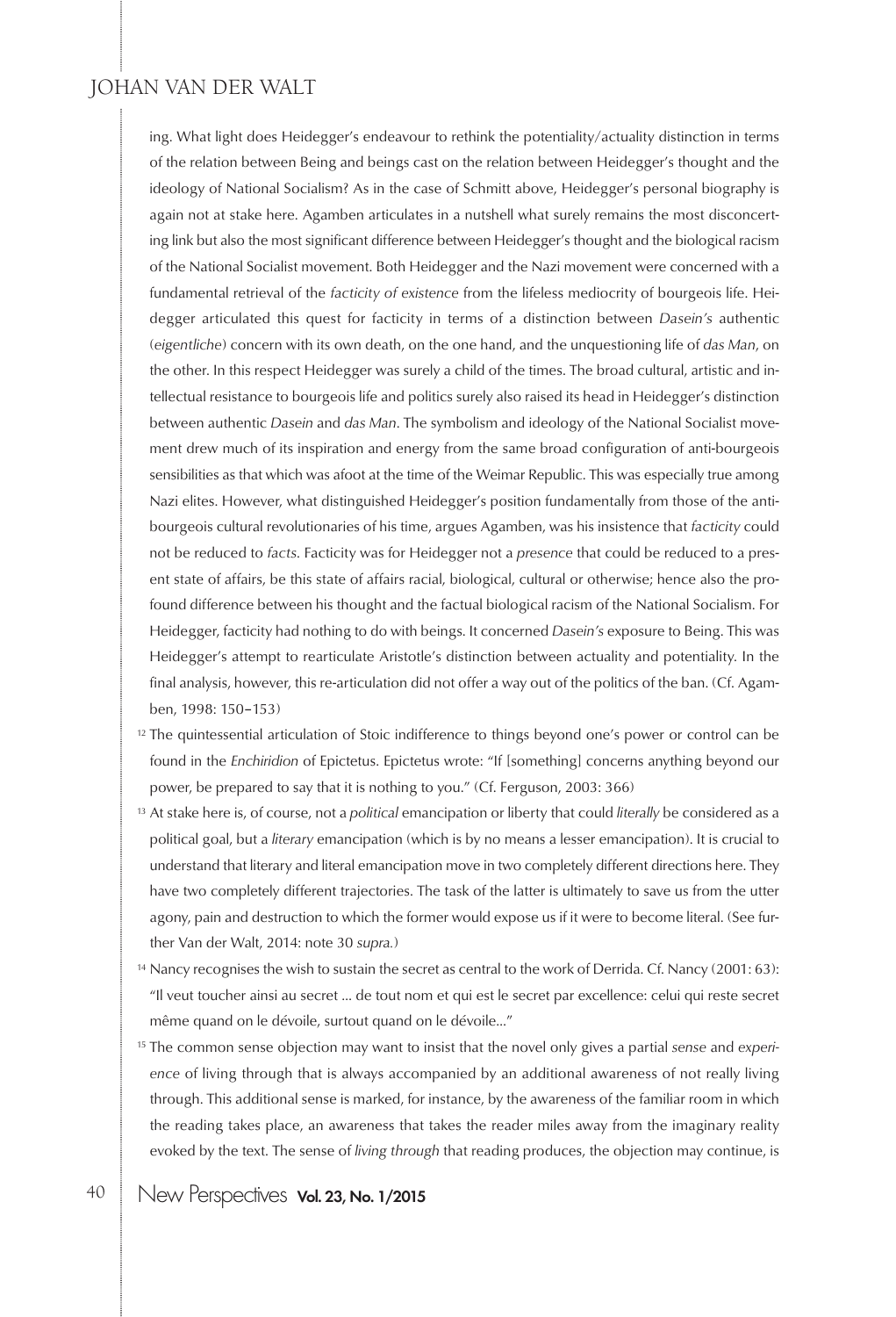always checked by this additional sense that we are not *really living through* but *only reading*. And this recollection that one is *only reading* shows up the experience of reading as a mere "as if" experience. This objection, however, is informed by the experience that ensues when reading is interrupted, not by the experience of reading. It is informed by what happens when the text momentarily fails to give the sense of living through for reasons of failing to fascinate the reader completely. The common sense assessment of reading as an *as if* experience thus relies rather peculiarly on this *non-reading experience* or lapse in the reading experience to make its point. The sustained reading experience, however, is a real experience, a really *sensed* instance of living through. It is thus not an *as if* experience, but an *as if not* experience – as if we are not in the room; as if we are not on this side of the film of language.

- <sup>16</sup> Celan's *Meridian* lecture focuses for a large part on Büchner's work and especially on the Lenz fragment (Cf. Büchner, 1988: 135–158).
- <sup>17</sup> Schmitt (2003: 3): "Das Wort 'Verfassung' muß auf die Verfassung des Staates, d.h. der politische Einheit eines Volkes beschränkt werden." See also Schmitt (1996c: 39): "[Die politische Gruppierung] ist deshalb immer die *maßgebende* menschliche Gruppierung, die politische Einheit infolge dessen immer, wenn sie überhaupt vorhanden ist, die maßgebende Einheit und 'souverän' in dem Sinne, daß die Entscheidung über den maßgebenden Fall, auch wenn das der Ausnahmefall ist, begriffsnotwendig immer bei ihr stehen muß. Das Wort 'Souveränität' hat hier einen guten Sinn, ebenso wie das Wort 'Einheit'."
- <sup>18</sup> Derrida (2000: 130): "Sans la possibilité [du spectre phantasmatique de la jouissance], une jouissance ne se promettrait jamais." This invocation of the spectral phantasm that conditions the possibility of orgasm does not contribute to the description of the literary community. The literary community, however, does not turn on primitive fantasies and phantasms (Cf. Nancy, 1996: 96). Its desire for and inclination towards others that constitute the *en commun* are not devoid of erotic attraction and curiosity, but it remains intelligent and sober. It is a practice of making sense – *une praxis du sens* or *une praxis du faire-sens-avec* (Cf. ibid.: 62, 76). Derrida's observation is only invoked here to underline that the most "direct" of physical experiences are conditioned by imaginative or textual frameworks. Here too there is "nothing outside the text" (which, of course, detracts nothing from the fact that significant texts are interminably haunted by the nothingness outside them). Cf. also Nancy (2000b: 179): "L'imagination sublime touche la limite…"
- <sup>19</sup> On sovereignty and sacrifice, cf. Nancy (1993: 141).
- <sup>20</sup> The last lines: "Wäre es da / Nicht doch einfacher, die Regierung / löste das Volk auf und / wählte ein anderes." I am grateful to Emilios Christodoulidis for drawing my attention to this poem.
- <sup>21</sup> For a similar argument see also Hunt (2008). What is of concern in these references to Rorty and Hunt is not simply a human rights culture or liberal democracy. All communities of whatever kind that would not seek to establish themselves by brutal coercion would have to do so by moving the imaginations of their peoples.
- <sup>22</sup> This is also the essence of Nancy's critique of Schmitt. Cf. Nancy (2002: 172): "À cet égard, il est certain que la souveraineté concerne l'*exception* à laquelle Carl Schmitt la lie par definition. Mais il s'agit précisement de penser l'exception : elle n'est pas seulement ce qui se donne hors droit, hors institu-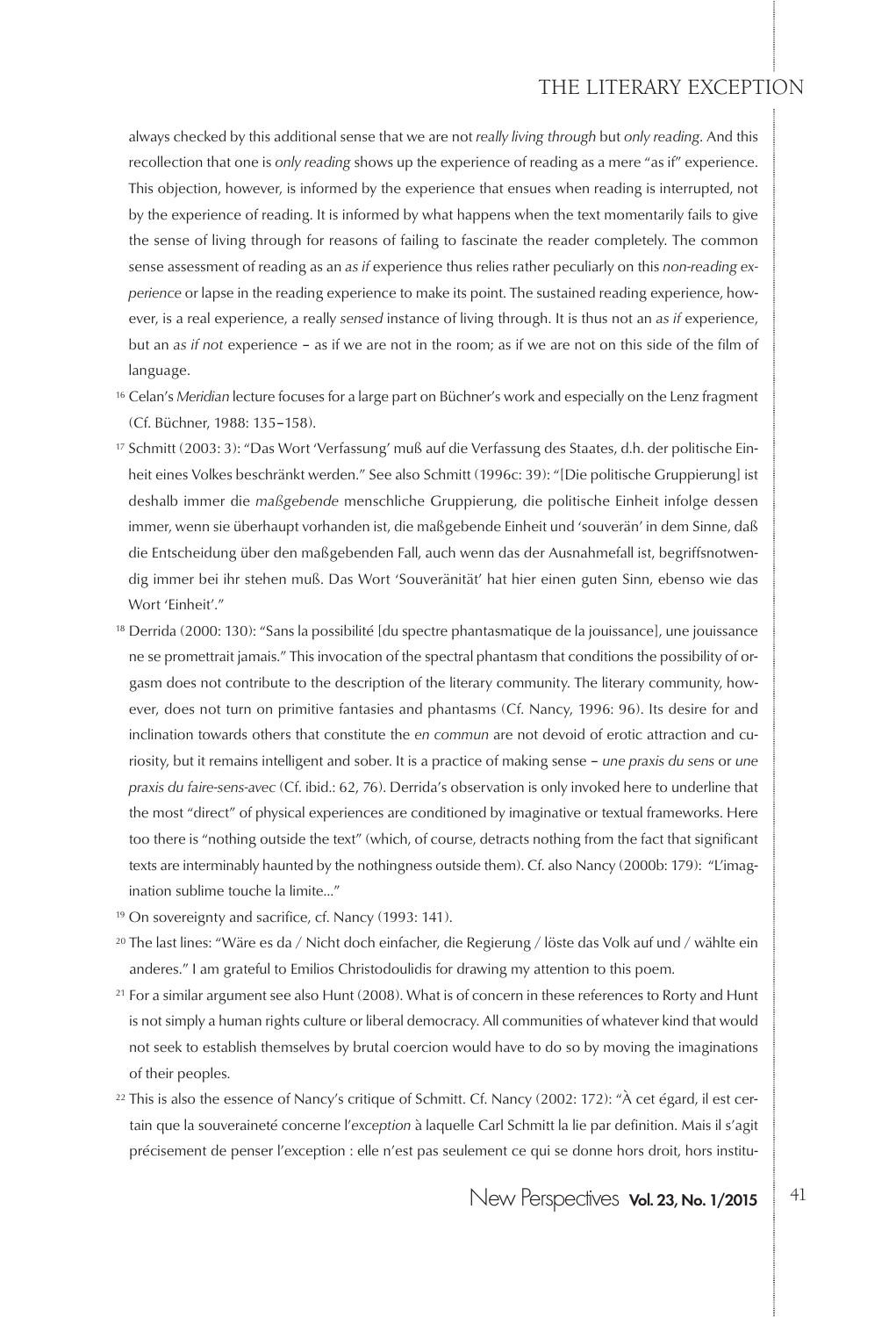tion. Elle est aussi ce qui ne se donne pas du tout : ce qui n'est pas un fait brut, un donné auquel renverrait un passage à la limite du droit, mais ce qui se retire de tout donné. L'exception s'excepte, pourrait-on dire. La difficulté avec Schmitt est peut-être qu'il suture en silence cette exception de l'exception, ou la veritable logique de l'absence de fondement…" This is also Derrida's problem with Schmitt. Cf. Derrida (1994: 87) for this assessment of Schmitt's decision as a metaphysic of subjectivity (or presence) on the basis of which no decision and no exception is thinkable.

#### BIBLIOGRAPHY

- Agamben, Giorgio (1998), *Homo Sacer: Sovereign Power and Bare Life*, Stanford: Stanford UP.
- Agamben, Giorgio (1999), *Remnants of Auschwitz. The Witness and the Archive*, New York: Zone Books.
- Agamben, Giorgio (2003), *The Coming Community*, Minneapolis/London: University of Minnesota.
- Agamben, Giorgio (2005a), *State of Exception*, Chicago/London: University of Chicago Press.
- Agamben, Giorgio (2005b), *The Time that Remains*, Stanford: Stanford University Press.
- Ball, James (2015), 'End of Patriot Act Restrictions Is a Win but Vigilance Is Needed to Make It Real', *The Guardian*, 01/06/2015. Available at http://www.theguardian.com/us-news/2015/jun/01/end-patriotact-restrictions-vigilance-needed (Accessed 22/06/2015).
- Benjamin, Walter (1978), 'Über den Begriff der Geschichte', in Walter Benjamin *Gesammelte Schriften I.2*, Frankfurt a. M.: Suhrkamp.
- Benjamin, Walter (1997), 'Kritik der Gewalt', in Walter Benjamin *Gesammelte Schriften II.1*, Frankfurt a. M.: Suhrkamp, pp. 179–203.
- Bible (non-dated), I Corinthians 7, in *The Bible*.
- Blanchot, Maurice (1983), *La Communauté Inavouable*, Paris: Les Editions de Minuit.
- Brecht, Bertold (1953), *Die Lösung*. Available at http://www.deutschelyrik.de/index.php/die-loesung.html (Accessed 22/06/2015).
- Büchner, Georg (1988), 'Lenz', in Georg Büchner *Werke und Briefe*, München: DTV.
- Calvino, Italo (1979), *Se una notte d'inverno un viaggiatore*, Torino: Giulio Einaudi editore.
- Calvino, Italo (1988), *If on a Winter's Night a Traveller*, Vintage Paperback Ed.
- Celan, Paul (1983), 'Der Meridian', in Paul Celan *Gesammelte Werke*, Frankfurt a. M.: Suhrkamp.
- Derrida, Jacques (1986), *Schibboleth – pour Paul Celan*, Paris: Galilée.
- Derrida, Jacques (1994), *Politiques de l'amitie*, Paris: Galilée.
- Derrida, Jacques (2000), *Le toucher, Jean-Luc Nancy*, Paris: Galilée.
- Durkheim, Émile (1930), *De la division du travail social*, Paris: PUF/Quadrige.
- Ferguson, Everett (2003), *Backgrounds of Early Christianity*, Grand Rapids, Michigan: William B. Eerdmans Publishing Co.
- Foucault, Michel (1971), *Madness and Civilisation*, London: Tavistock Publications.
- Foucault, Michel (1972), *Histoire de la folie à l'age classique*, Paris: Gallimard.
- Gadamer, Hans-Georg (1968), 'Zur Vorgeschichte der Metaphysik', in Hans-Georg Gadamer (ed.) *Um die Begriffswelt der Vorsokratiker*, Darmstadt: Wissenschaftliche Buchgesellschaft.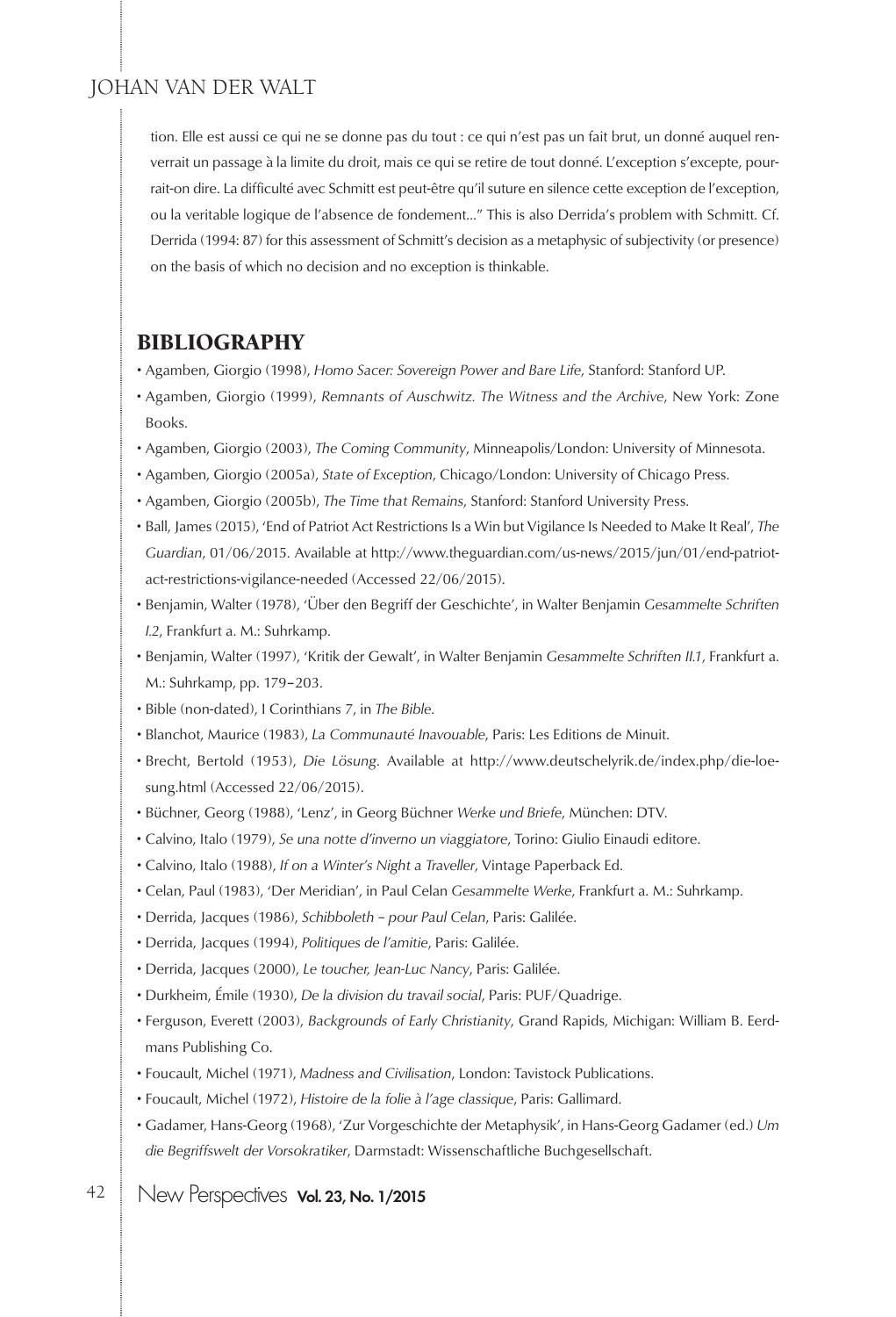- Gadamer, Hans-Georg (1978), *Die Idee des Guten zwischen Plato and Aristoteles*, Heidelberg: Universitätsverlag Winter.
- Hunt, Lynn (2008), *Inventing Human Rights*, New York: WW Norton.
- Jasper, David (2004), *The Sacred Desert: Religion, Literature, Art and Culture*, Oxford: Blackwell Publishing.
- Kistner, Ulrike (2009), 'Sovereignty in Question. Agamben, Schmitt, and Some Consequences', *South African Public Law*, 24(2): 239–268.
- Lefort, Claude (1986), 'Permanence du Théologico-politique?', in Claude Lefort *Essais sur le Politique XIXe-XXe siècles*, Paris: Editions du Seuil, pp. 275–329.
- Nancy, Jean-Luc (1993), *Le Sens du Monde*, Paris: Galilée.
- Nancy, Jean-Luc (1996), *Être singulier pluriel*, Paris: Galilée.
- Nancy, Jean-Luc (1999), *La Communauté désœuvrée*, Paris: Christian Bourgois.
- Nancy, Jean-Luc (2000a), *Corpus*, Paris: Éditions Métailié.
- Nancy, Jean-Luc (2000b), *Une pensée finie*, Paris: Galilée.
- Nancy, Jean-Luc (2002), *La creation du monde ou la mondialisation*, Paris: Galilée.
- Nancy, Jean-Luc (2003), *La pensée dérobée*, Paris: Galilée.
- Nancy, Jean-Luc (2006), 'Church, State, Resistance', in Hent De Vries (ed.) *Political Theologies – Public Religions in a Post-Secular World*, New York: Fordham University Press.
- Preuss, Ulrich (1993), 'Vater der Verfassungsväter? Carl Schmitts Verfassungslehre und die verfassungspolitische Diskussion der Gegenwart', in Volker Gerhardt et al. (eds.) *Politisches Denken Jahrbuch 1993*, Stuttgart: Metzler.
- Rawls, John (1996), *Political Liberalism*, New York: Columbia University Press.
- Rorty, Richard (1993), 'Human Rights, Rationality and Sentimentality', in Stephen Shute and Susan Hurley (eds.) *On Human Rights: The Oxford Amnesty Lectures*, New York: Basic Books.
- Schmitt, Carl (1996a), *Politische Theologie – Vier Kapitel zur Lehre von der Souveränität*, Berlin: Duncker & Humblot.
- Schmitt, Carl (1996b), *Der Hüter der Verfassung*, Berlin: Duncker & Humblot.
- Schmitt, Carl (1996c), *Der Begriff des Politischen*, Berlin: Duncker & Humblot.
- Schmitt, Carl (2003), *Verfassungslehre*, Berlin: Dunkcer & Humblot.
- Tréguer, Félix (2015), 'Feu vert á la surveillance de masse', *Le Monde*, 52(735): 1. Available at http://www.monde-diplomatique.fr/2015/06/journal#!/p\_1 (Accessed 22/06/2015).
- Van der Walt, Johan (2009a), 'Agaat's Law: Reflections on Law and Literature with Reference to Marlene van Niekerk's Novel *Agaat*', *South African Law Journal,* 126(4): 695–739.
- Van der Walt, Johan (2009b), 'The Shadow and Its Shade A Response to Ulrike Kistner's Paper "Sovereignty in Question"', *South African Public Law*, 24(2): 269–298.
- Van der Walt, Johan (2012), 'Law and the Space of Appearance in Arendt's Thought', in Marco Goldini and Christopher McCorkindale (eds.) *Hannah Arendt and The Law*, Oxford: Hart Publishing.
- Van der Walt, Johan (2014), 'Law, Utopia, Event: A Constellation of Two Trajectories', in Austin Sarat, Lawrence Douglas and Martha Merrill Umphrey (eds.) *Law and the Utopian Imagination*, Stanford: Stanford University Press.